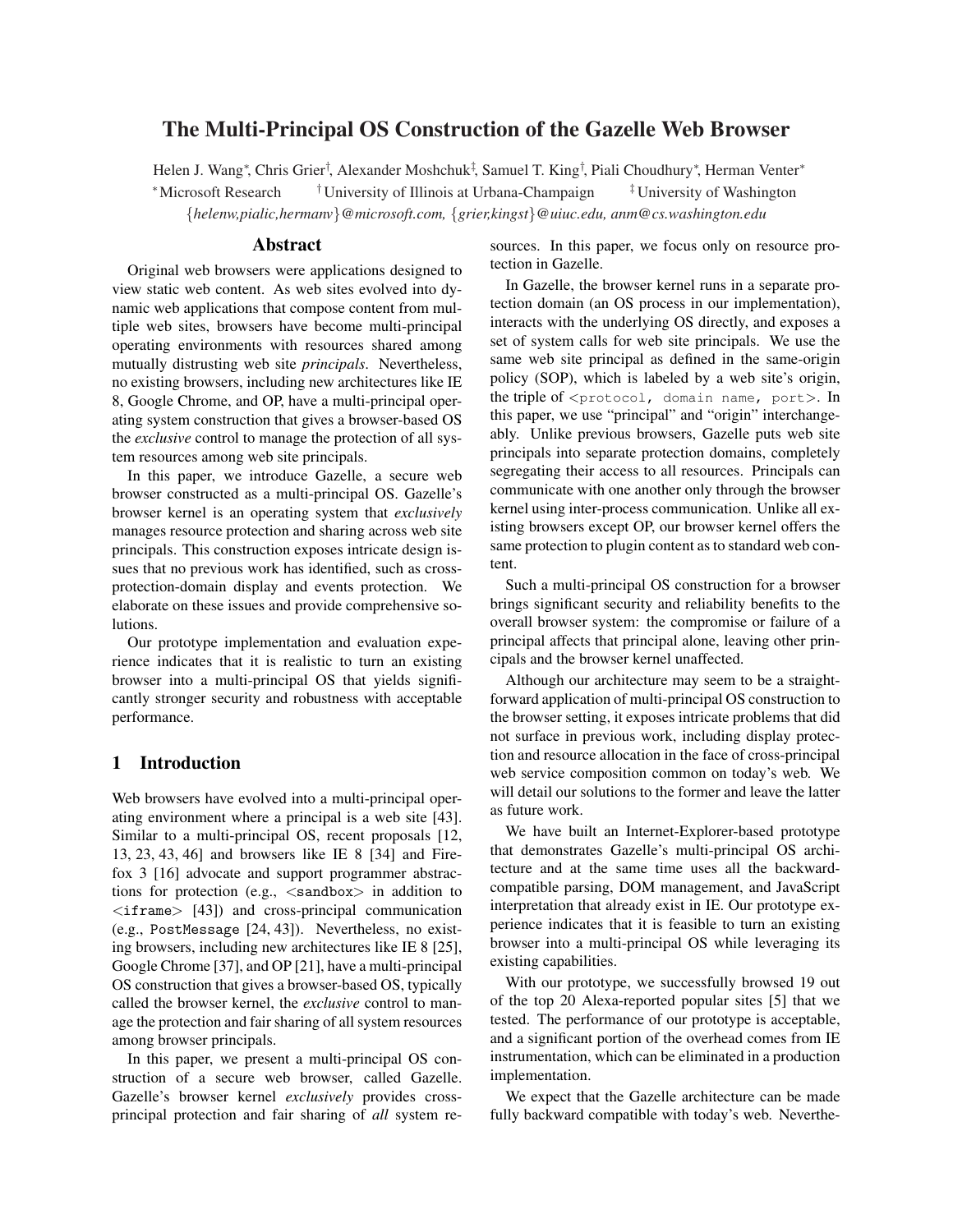less, it is interesting to investigate the compatibility cost of eliminating the insecure policies in today's browsers. We give such a discussion based on a preliminary analysis in Section 9.

For the rest of the paper, we first give an in-depth comparison with related browser architectures in Section 2. We then describe Gazelle's security model 3. In Section 4, we present our architecture, its design rationale, and how we treat the subtle issue of legacy protection for cross-origin script source. In Section 5, we elaborate on the problem statement and design for crossprincipal, cross-process display protection. We give a security analysis including a vulnerability study in Section 6. We describe our implementation in Section 7. We measure the performance of our prototype in Section 8. We discuss the tradeoffs of compatibility vs. security for a few browser policies in Section 9. Finally, we conclude and address future work in Section 10.

## 2 Related Work

In this section, we discuss related browser architectures and compare them with Gazelle.

## 2.1 Google Chrome and IE 8

In concurrent work, Reis *et al.* detailed the various process models supported by Google Chrome [37]: monolithic process, process-per-browsing-instance, processper-site-instance, and process-per-site. A browsing instance contains all interconnected (or inter-referenced) windows including tabs, frames and subframes *regardless* of their origin. A site instance is a group of samesite pages within a browsing instance. A site is defined as a set of SOP origins that share a registry-controlled domain name: for example, *attackerAd.socialnet.com*, *alice.profiles.socialnet.com*, and *socialnet.com* share the same registry-controlled domain name *socialnet.com*, and are considered to be the same site or principal by Chrome. Chrome uses the process-per-site-instance model by default. Furthermore, Reis *et al.* [37] gave the caveats that Chrome's current implementation does *not* support strict site isolation in the process-per-siteinstance and process-per-site models: embedded principals, such as a nested if rame sourced at a different origin from the parent page, are placed in the same process as the parent page.

The monolithic and process-per-browsing-instance models in Chrome do not provide memory or other resource protection across multiple principals in a monolithic process or browser instance. The process-persite model does not provide failure containment across site instances [37]. Chrome's process-per-site-instance model is the closest to Gazelle's two processes-perprincipal-instance model, but with several crucial differences: (1) Chrome's principal is site (see above) while Gazelle's principal is the same as the SOP principal. (2) A web site principal and its embedded principals co-exist in the same process in Chrome, whereas Gazelle places them into separate protection domains. Pursuing this design led us to new research challenges including crossprincipal display protection (Section 5). (3) Plugin content from different principals or sites share a plugin process in Chrome, but are placed into separate protection domains in Gazelle. (4) Chrome relies on its rendering processes to enforce the same-origin policy among the principals that co-exist in the same process. These differences indicate that in Chrome, cross-principal (or site) protection takes place in its rendering processes and its plugin process, in addition to its browser kernel. In contrast, Gazelle's browser kernel functions as an OS, managing cross-principal protection on all resources, including display.

IE 8 [25] uses OS processes to isolate tabs from one another. This granularity is insufficient since a user may browse multiple mutually distrusting sites in a single tab, and a web page may contain an iframe with content from an untrusted site (e.g., ads).

Fundamentally, Chrome and IE 8 have different goals from that of Gazelle. Their use of multiple processes is for failure containment across the user's browsing sessions rather than for security. Their security goal is to protect the host machine from the browser and the web; this is achieved by process sandboxing [9]. Chrome and IE 8 achieved a good milestone in the evolution of the browser architecture design. Looking forward, as the world creates and migrates more data and functionality into the web and establishes the browser as a dominant application platform, it is critical for browser designers to think of browsers as operating systems and protect web site principals from one another in addition to the host machine. This is Gazelle's goal.

#### 2.2 Experimental browsers

The OP web browser [21] uses processes to isolate browser components (i.e., HTML engine, JavaScript interpreter, rendering engine) as well as pages of the same origin. In OP, intimate interactions between browser components, such as JavaScript interpreter and HTML engine, must use IPC and go through its browser kernel. The additional IPC cost does not add much benefits: isolating browser components within an instance of a web page provides no additional security protection. Furthermore, besides plugins, basic browser components are fate-shared in web page rendering: the failure of any one browser component results in most web pages not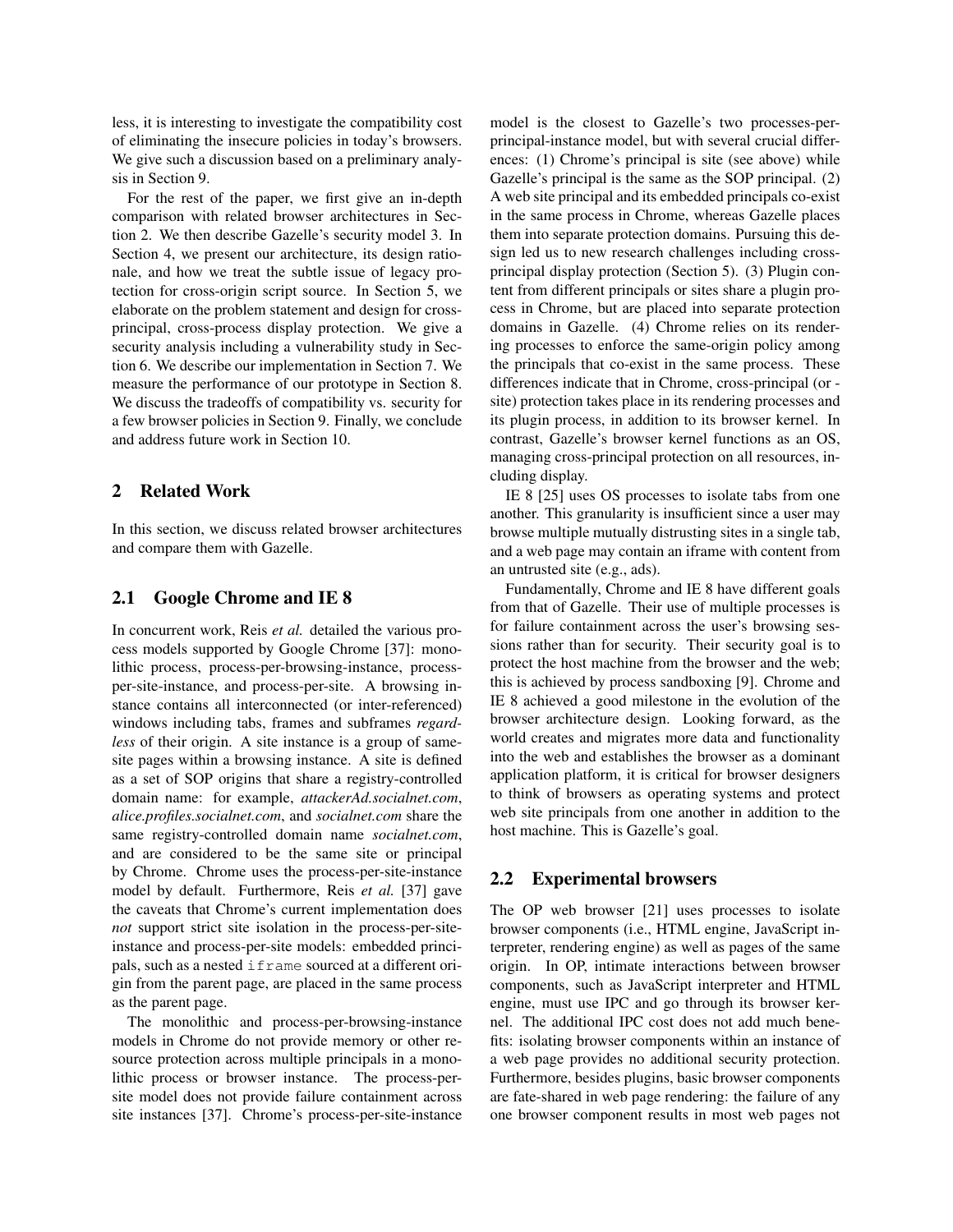functioning properly. Therefore, process isolation across these components does not provide any failure containment benefits either. Lastly, OP's browser kernel does not provide all the cross-principal protection needed as an OS because it delegates display protection to its processes.

Tahoma [11] uses virtual machines to completely isolate (its own definition of) web applications, disallowing any communications between the VMs. A web application is specified in a manifest file provided to the virtual machine manager and typically contains a suite of web sites of possibly different domains. Consequently, Tahoma doesn't provide protection to existing browser principals. In contrast, Gazelle's browser kernel protects browser principals first hand.

The Building a Secure Web Browser project [27, 28] uses SubOS processes to isolate content downloading, display, and browser instances. SubOS processes are similar to Unix processes except that instead of a user ID, each process has a SubOS ID with OS support for isolation between objects with different SubOS IDs. SubOS instantiates a browser instance with a different SubOS process ID for each URL. This means that the principal in SubOS is labelled with the URL of a page (protocol, host name plus path) rather than the SOP origin as in Gazelle. Nevertheless, SubOS does not handle embedded principals, unlike Gazelle. Therefore, they also do not encounter the cross-principal display-sharing issue which we tackle in depth. SubOS's principal model would also require all cross-page interactions that are common within a SOP origin to go through IPC, incurring significant performance cost for many web sites.

#### 3 Security model

## 3.1 Background: security model in existing browsers

Today's browsers have inconsistent access and protection model for various resources. These inconsistencies present significant hurdles for web programmers to build robust web services. In this section, we give a brief background on the relevant security policies in existing browsers. Michal Zalewski gives an excellent and perhaps the most complete description of existing browsers' security model to date [48].

Script. The same-origin policy (SOP) [39] is the central security policy on today's browsers. SOP governs how scripts access the HTML document tree and remote store. SOP defines the *origin* as the triple of <protocol, domain-name, port>. SOP mandates that two documents from different origins cannot access each other's HTML documents using the Document Object Model (DOM), which is the platform- and languageneutral interface that allows scripts to dynamically access and update the content, structure and style of a document [14]. A script can access its document origin's remote data store using the XMLHttpRequest object, which issues an asynchronous HTTP request to the remote server [45]. (XMLHttpRequest is the cornerstone of AJAX programming.) SOP allows a script to issue an XMLHttpRequest only to its enclosing page's origin. A script executes as the principal of its enclosing page though its source code is not readable in a cross-origin fashion.

For example, an  $\langle$ **iframe** $\rangle$  with source *http*://a.com cannot access any HTML DOM elements from another <iframe> with source *http://b.com* and vice versa. *http://a.com*'s scripts (regardless of where the scripts are hosted) can issue XMLHttpRequests to only *a.com*. Furthermore, *http://a.com* and *https://a.com* are different origins because of the protocol difference.

Cookies. For cookie access, by default, the principal is the host name and path, but without the protocol [19, 32]. For example, if the page *a.com/dir/1.html* creates a cookie, then that cookie is accessible to *a.com/dir/2.html* and other pages from that directory and its subdirectories, but is not accessible to *a.com/*. Furthermore, *https://a.com/* and *http://a.com/* share the cookie store unless a cookie is marked with a "secure" flag. Non-HTTPS sites may still set secure cookies in some implementations, just not read them back [48]. A web programmer can make cookie access less restrictive by setting a cookie's domain attribute to a postfix domain or the path name to be a prefix path. The browser ensures that a site can only set its own cookie and that a cookie is attached only to HTTP requests to that site.

The path-based security policy for cookies does not play well with SOP for scripts: scripts can gain access to all cookies belonging to a domain despite path restrictions.

Plugins. Current major browsers do not enforce any security on plugins and grant plugins access to the local operating system directly. The plugin content is subject to the security policies implemented in the plugin software rather than the browser.

#### 3.2 Gazelle's security model

Gazelle's architecture is centered around protecting principals from one another by separating their respective resources into OS-enforced protection domains. Any sharing between two different principals must be explicit using cross-principal communication (or IPC) mediated by the browser kernel.

We use the same principal as the SOP, namely, the triple of <protocol, domain-name, port>. While it is tempting to have a more fine-grained principal,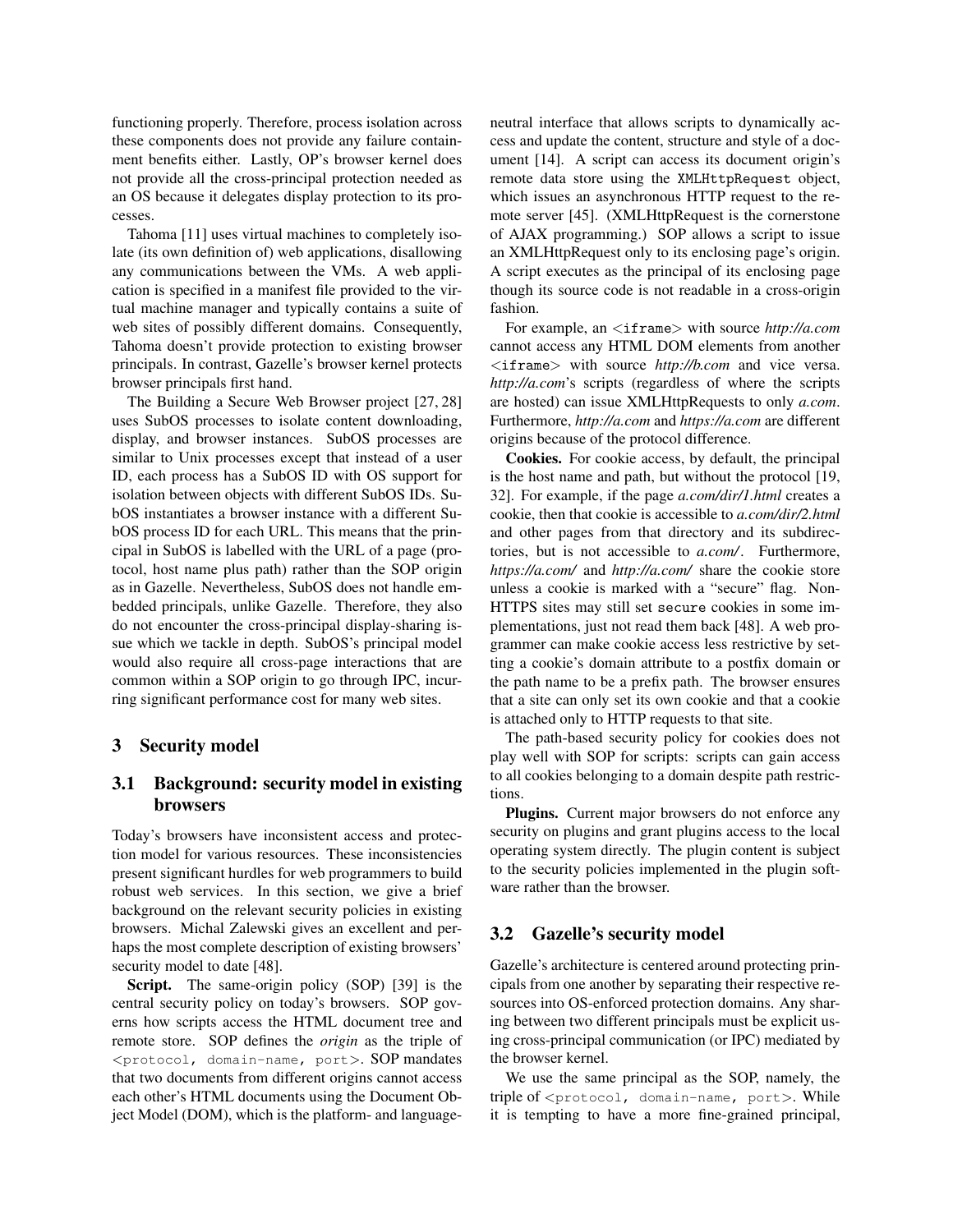we need to be concerned with co-existing with current browsers [29, 43]: the protection boundary of a more fine-grained principal, such as a path-based principal, would break down in existing browsers. It is unlikely that web programmers would write very different versions of the same service to accommodate different browsers; instead, they would forego the more fine-grained principal and have a single code base.

The resources that need to be protected across principals [43] are memory such as the DOM objects and script objects, persistent state such as cookies, display, and network communications.

We extend the same principal model to all content types except scripts and style sheets (Section 4): the elements created by <object>, <embed>, <img>, and certain types of  $\langle \text{input} \rangle$ <sup>1</sup> are treated the same as an <iframe>: the origin of the included content labels the principal of the content. This means that we *en*force SOP on plugin content<sup>2</sup>. This is consistent with the existing movement in popular plugins like Adobe Flash Player [20]. Starting with Flash 7, Adobe Flash Player uses the exact domain match (as in SOP) rather than the earlier "superdomain" match (where *www.adobe.com* and *store.adobe.com* have the same origin) [2]; and starting with Flash 9, the default ActionScript behavior only allows access to same-origin HTML content unlike the earlier default that allows full cross-origin interactions [1].

Gazelle's architecture naturally yields a security policy that partitions all system resources across the SOP principal boundaries. Such a policy offers consistency across various resources. This is unlike current browsers where the security policies vary for different resources. For example, cookies use a different principal than that of scripts (see the above section); descendant navigation policy [7, 8] also implicitly crosses the SOP principal boundary (more in Section 5.1).

It is feasible for Gazelle to enable the same security policies as the existing browsers and achieve backward compatibility through cross-principal communications. Nevertheless, it is interesting to investigate the tradeoffs between supporting backward compatibility and eliminating insecure policies in today's browsers. We gave a preliminary discussion on this in Section 9.

## 4 Architecture

## 4.1 Basic Architecture

Figure 1 shows our basic architecture. A principal is the *unit of protection*. Principals need to be completely isolated in resource access and usage. Any sharing must be made explicit. Just as in desktop applications, where instances of an application are run in separate processes for failure containment and independent resource allocation, a principal instance is the *unit of failure containment* and the *unit of resource allocation*. For example, navigating to the same URL in different tabs corresponds to two instances of the same principal; when *a.com* embeds two *b.com* iframes, the *b.com* iframes correspond to two instances of *b.com*. However, the frames that share the same origin as the host page are in the same principal instance as the host page by default, though we allow the host page to designate an embedded same-origin frame or object as a separate principal instance for independent resource allocation and failure containment. Principal instances are isolated for all runtime resources, but principal instances of the same principal share persistent state such as cookies and other local storage. Protection unit, resource allocation unit, and failure containment unit can each use a different mechanism depending on the system implementation. Because the implementation of our principal instances contains native code, we use OS processes for all three purposes.

Our principal instance is similar to Google Chrome's site instance [37], but with two crucial differences: 1) Google Chrome considers the sites that share the same registrar-controlled domain name to be from the same site, so *ad.datacenter.com*, *user.datacenter.com*, and *datacenter.com* are considered to be the same site and belong to the same principal. In contrast, we consider them as separate principals. 2) When a site, say *a.com*, embeds another principal's content, say an  $\langle$ iframe $\rangle$  with source *b.com*, Google Chrome puts them into the same site instance. In contrast, we put them into separate principal instances.

The browser kernel runs in a separate protection domain and interposes between browser principals and the traditional OS. The browser kernel mediates the principals' access to system resources and enforces security policies of the browser. Essentially, the browser kernel functions as an operating system to browser principals and manages the protection and sharing of system resources for them. The browser kernel also manages the browser chrome, such as the address bar and menus. The browser kernel receives all events generated by the underlying operating system including user events like mouse clicks or keyboard entries; these events are then dispatched to the appropriate principal instance. When the user navigates a window by clicking on a hyperlink that points to an URL at a different origin, the browser kernel creates the protection domain for the URL's principal instance (if one doesn't exist already) to render the target page, destroys the protection domain of the hyperlink's host page, and re-allocates and re-initializes the window to the URL's principal instance. The browser

 $1$ <input> can be used to include an image using a "src" attribute.

<sup>2</sup>OP [21] calls this plugin policy the *provider domain policy*.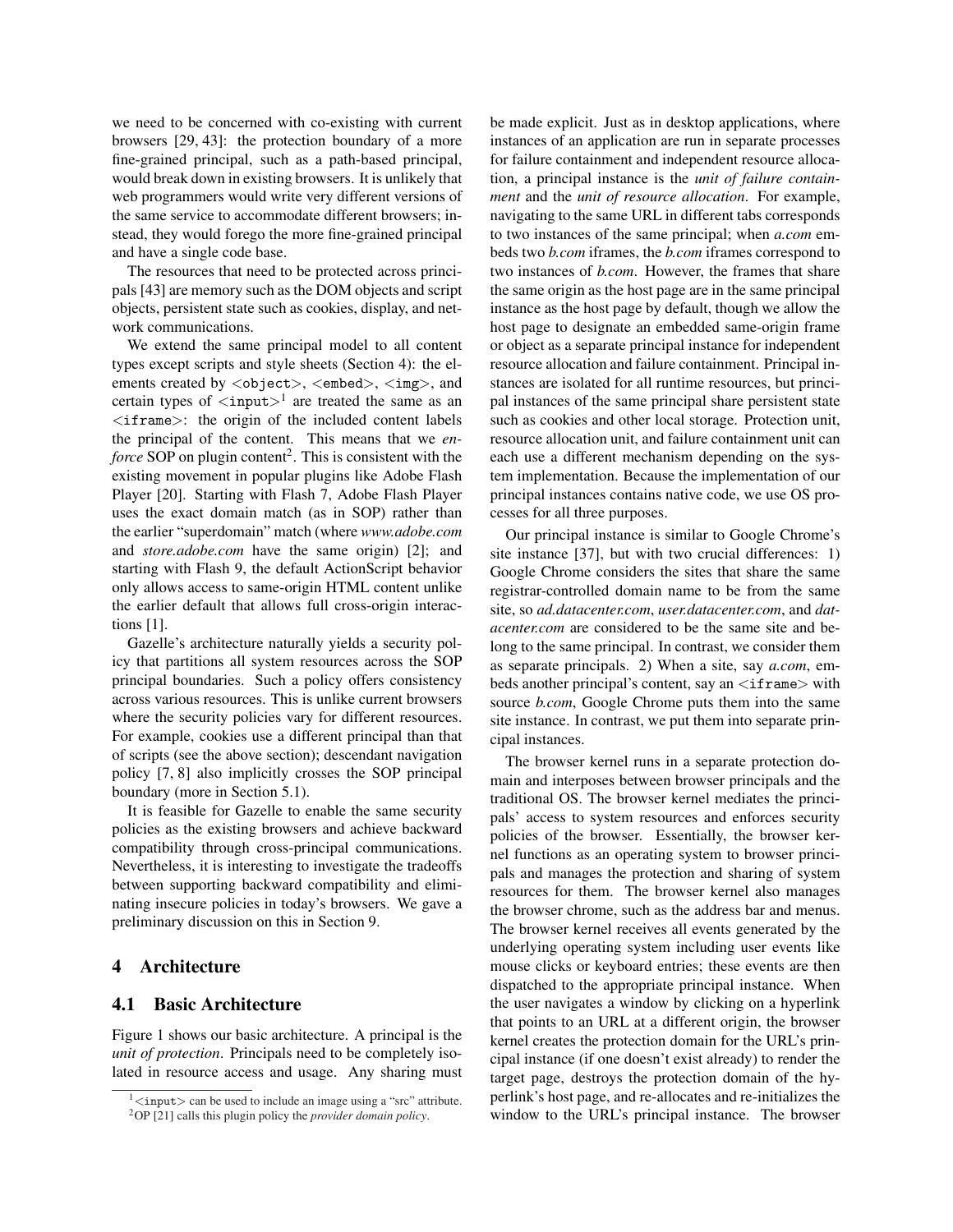

Restricted OS Process

Figure 1: The Gazelle architecture

kernel is agnostic of DOM and content semantics and has a relatively simple logic.

The runtime of a principal instance performs content processing and is essentially an instance of today's browser components including HTML and style sheet parser, JavaScript engine, layout renderer, and browser plugins. The only way for a principal instance to interact with system resources, such as networking, persistent state, and display, is to use browser kernel's system calls. Principals can communicate with one another using message passing through the browser kernel, in the same fashion as inter-process communications (IPC).

It is necessary that the protection domain of a principal instance is a restricted or sandboxed OS process. The use of process guarantees the isolation of principals even in the face of attacks that exploit memory vulnerabilities. The process must be further restricted so that any interaction with system resources is limited to the browser kernel system calls. Native Client [47] and Xax [15] have established the feasibility of such process sandboxing.

This architecture can be efficient. By putting all browser components including plugins into one process, they can interact with one another through DOM intimately and efficiently as they do in existing browsers. This is unlike the OP browser's approach [21] in which all browser components are separated into processes; chatty DOM interactions must be layered over IPCs through the OP browser kernel, incurring unnecessary overhead without added security.

Unlike all existing browsers except OP, this architecture can enforce browser security policies on plugins, namely, plugin content from different origins are segregated into different processes. Any plugin installed is unable to interact with the operating system and is only provided access to system resources subject to the browser kernel allowing that access. In this architecture, the payload that exploits plugin vulnerabilities will only com-



Principal instance | | Restricted OS Process

Figure 2: Supporting legacy protection

promise the principal with the same origin as the malicious plugin content, but not any other principals nor browser kernel.

The browser kernel supports the following system calls related to content fetching in this architecture (a more complete system call table is shown in Table 3):

- *getSameOriginContent (URL)*: Fetch the content at  $URL$  that has the same origin as the issuing principal regardless of the content type.
- *getCrossOriginContent (URL)*: Fetch the script or style sheet content from URL; URL may be from different origin than the issuing principal. The content type is determined by the content-type header of the HTTP response.
- *delegate (URL, windowSpec)*: Delegate a display area to a different principal of URL and fetch the content for that principal.

The semantics of these system calls is that the browser kernel can return cross-origin script or style content to a principal based on the content-type header of the HTTP response, but returns other content if and only if the content has the same origin as the issuing principal, abiding the same-origin policy. All the security decisions are made and enforced by the browser kernel alone.

## 4.2 Supporting Legacy Protection

The system call semantics in the basic architecture has one subtle issue: cross-origin script or style sheet sources are readable by the issuing principal, which does not conform with the existing SOP. The SOP dictates that a script can be executed in a cross-origin fashion, but the access to its source code is restricted to same origin only.

A key question to answer is that whether a script should be processed in the protection domain of its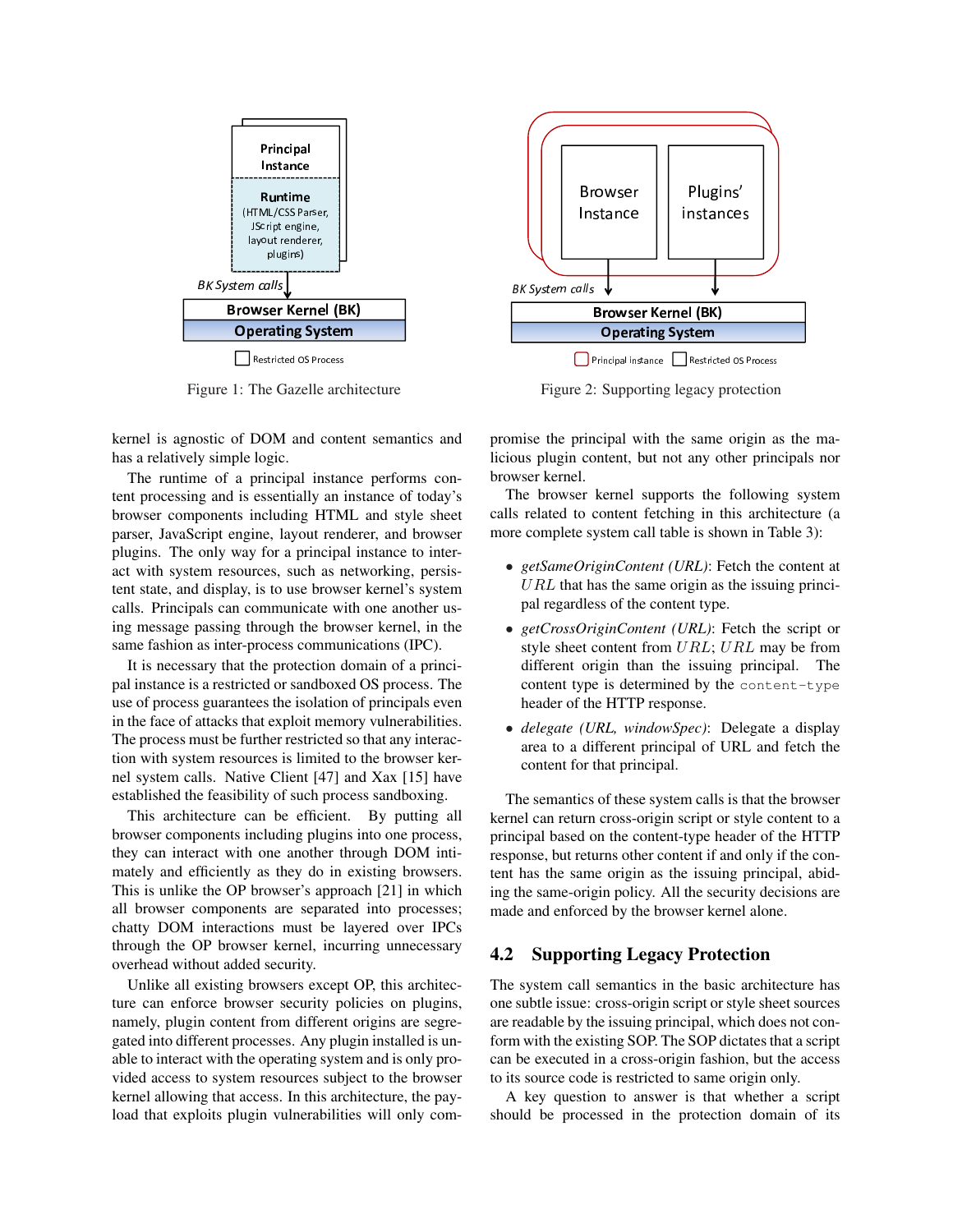provider (indicated in "src"), in the same way as frames, or in the protection domain of the host page that embeds the script. To answer this question, we must examine the primary intent of the script element abstraction. Script is primarily a *library* abstraction (which is a necessary and useful abstraction) for web programmers to include in their sites and runs with the privilege of the includer sites [43]. This is in contrast with the frame abstractions: Programmers put content into cross-origin frames so that the content runs as the principal of its own provider and be protected from other principals. Therefore, a script should be handled by the protection domain of its includer.

In fact, it is a flaw of the existing SOP to offer protection for cross-origin script source. Evidence has shown that it is extremely dangerous to hide sensitive data inside a script [22]. Numerous browser vulnerabilities exist for failing to provide the protection.

Unfortunately, web sites that rely on cross-origin script source protection, exist today. For example, GMail's contact list is stored in a script file, at the time of writing. Furthermore, it is increasingly common for web programmers to adopt JavaScript Object Notation (JSON) [31] as the preferred data-interchange format. Web sites often demand such data to be same-origin access only. To prevent such data from being accidentally accessed through  $\langle$ script $\rangle$  (by a different origin), web programmers sometimes put "while (1);" prior to the data definition or put comments around the data so that accidental script inclusion would result in infinite loop execution or a no-op.

In light of the existing use, new browser architecture design must also offer the cross-origin script source protection. One way to do this is to strip all authenticationcontaining information, such as cookies and HTTP authentication headers, from the HTTP requests that retrieve cross-origin scripts so that the web servers will not supply authenticated data. The key problem with this approach is that it is not always clear what in an HTTP request may contain authentication information. For example, some cookies are used for authentication purposes and some are not. Stripping all cookies may impair functionality when the purpose of some cookies are not for authentication purposes. In another example, a network may use IP addresses for authentication, which are impossible to strip out.

We address the cross-origin script source protection problem by modifying our architecture slightly, as shown in Figure 2. The modification is based on the following observation. Third-party plugin software vulnerabilities have surged recently [36]. Symantec reports that in 2007 alone there are 467 plugin vulnerabilities [42], which is about one magnitude higher than that of browser software. Clearly, plugin software should be trusted much less than browser software. Therefore, for protecting cross-origin script or style sheet source, we place more trust in the browser code and let the browser code retrieve and protect cross-origin script or style sheet sources: for each principal, we run browser code and plugin code in two separate processes. The plugin instance process *cannot* issue the getCrossOriginContent() and it can only interact with cross-origin scripts and style sheets through the browser instance process.

In this architecture, the quality of protecting crossorigin script and style-sheet source relies on the browser code quality. While this protection is not perfect with native browser code implementation, the architecture offers the same protection as OP, and stronger protection than the rest of existing browsers. The separation of browser code and plugin code into separate processes also improves reliability by containing plugin failures.

In recent work, Native Client [47] and Xax [15] have presented a plugin model that uses sandboxed processes to contain each browser principal's plugin content. Their plugin model works perfectly in our browser architecture. We do not provide further discussions on plugins in our paper.

## 5 Cross-Principal, Cross-Process Display and Events Protection

Cross-principal service composition is a salient nature of the web and is commonly used in web applications. When building a browser as a multi-principal OS, this composition raises new challenges in display sharing and event dispatching: when a web site embeds a cross-origin frame (or objects, images), the involved principal instances share the display at the same time. Therefore, it is important that the browser kernel 1) discerns display and events ownership, 2) enforces that a principal instance can only draw in its own display areas, 3) dispatches UI events to only the principal instance with which the user is interacting. An additional challenge is that the browser kernel must accomplish these without access to any DOM semantics.

From a high level, in Gazelle principal instances are responsible for rendering content into bitmap objects, and our browser kernel manages these bitmap objects and chooses when and where to display them. Our architecture provides a clean separation between the act of rendering web content and the policies of how to display this content. This is a stark contrast to today's browsers that intermingle these two functions, which has led to numerous security vulnerabilities [18, 44].

Our display management fundamentally differs from that of the traditional multi-user OSes, such as Unix and Windows. Traditional OSes offer no cross-principal dis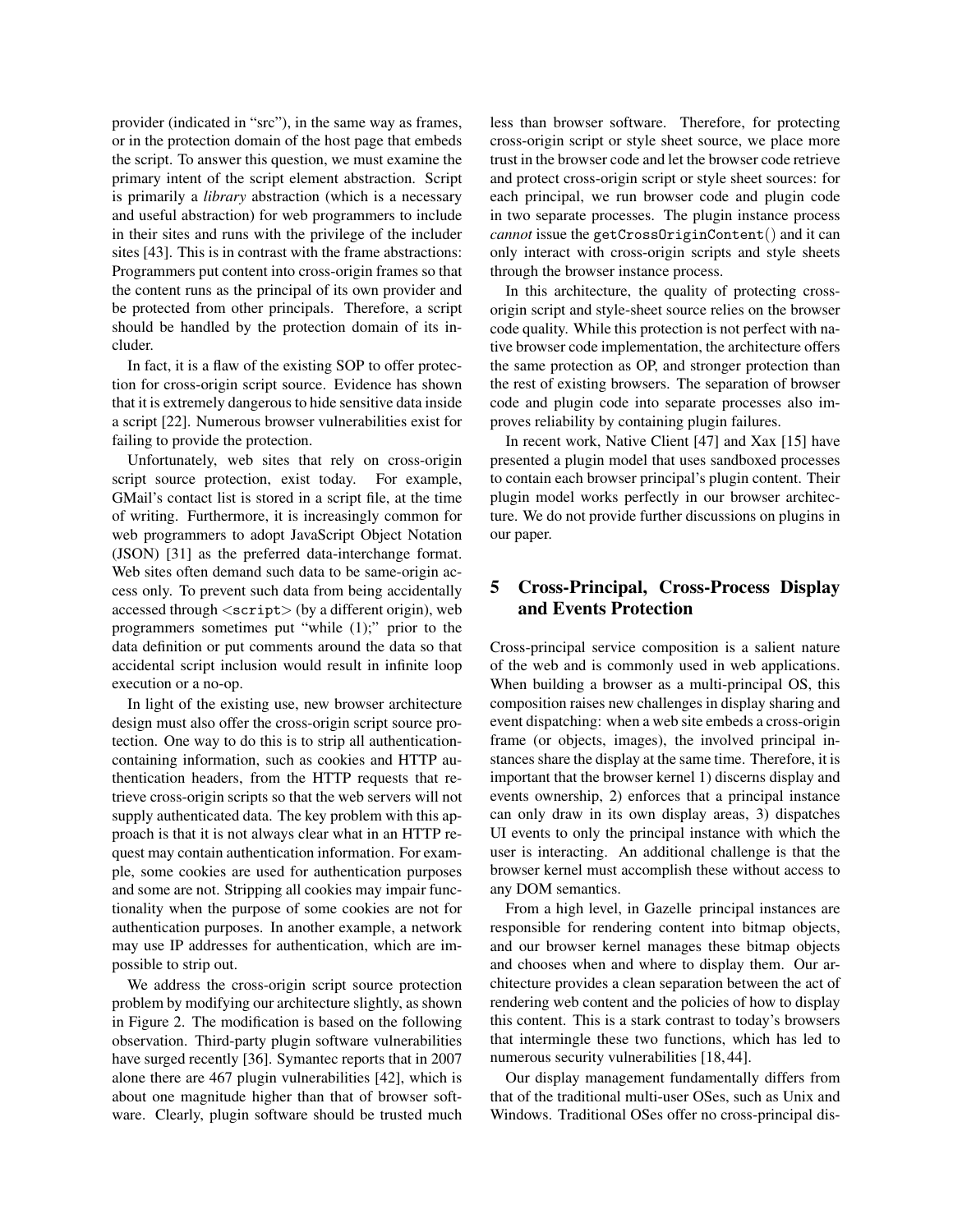play protection. In X, all the users who are authorized (through .Xauthority) to access the display can access one another's display and events. Experimental OSes like EROS [41] have dealt with cross-principal display protection. However, the browser context presents new challenges that are absent in EROS, such as dual ownership of display and cross-principal transparent overlays.

## 5.1 Display Ownership and Access Control

We define *window* to be a unit of display allocation and delegation. Each window is allocated by a *landlord* principal instance or the browser kernel; and each window is delegated to (or rented to) a *tenant* principal instance. For example, when the web site *a.com* embeds a frame sourced at *b.com*, *a.com* allocates a window from its own display area and delegates the window to *b.com*; *a.com* is the landlord of the newly-created window, while *b.com* is the tenant of that window. The same kind of delegation happens when cross-origin object and image elements are embedded. The browser kernel allocates top-level windows (or tabs). When the user launches a site through address-bar entry, the browser kernel delegates the toplevel window to the site, making the site a tenant. We decided against using "parent" and "child" terminologies because they only convey the window hierarchy, but not the principal instances involved. In contrast, "landlord" and "tenant" convey both semantics.

Window creation and delegation result in a delegate(URL, position, dimensions) system call. For each window, the browser kernel maintains the following state: its landlord, tenant, position, dimensions, pixels in the window, and the URL location of the window content. The browser kernel manages a three-dimensional display space where the position of a window also contains a stacking order value (toward the browsing user). A landlord provides the stacking order of all its delegated windows to the browser kernel. The stacking order is calculated based on the DOM hierarchy and the CSS z-index values of the windows.

Because a window is created by a landlord and occupied by a tenant, the browser kernel must allow reasonable window interactions from both principal instances without losing protection. When a landlord and its tenant are from different principals, the browser kernel provides access control as follows:

• *Position and dimensions*: When a landlord embeds a tenant's content, the landlord should be able to retain control on what gets displayed on the landlord's display and a tenant should not be able to reposition or resize the window to interfere with the landlord's display. Therefore, the browser kernel enforces that only the landlord of a window can change the position and the dimensions of a window.

|                            | <b>Landlord</b> | <b>Tenant</b> |
|----------------------------|-----------------|---------------|
| position $(x,y,z)$         | <b>RW</b>       |               |
| dimensions (height, width) | <b>RW</b>       | R             |
| pixels                     |                 | <b>RW</b>     |
| <b>URL</b> location        | W               | RW            |

Table 1: Access control policy for a window's landlord and tenant

- *Drawing isolation*: Pixels inside the window reflect the tenant's private content and should not be accessible to the landlord. Therefore, the browser kernel enforces that only the tenant can draw within the window. (Nevertheless, a landlord can create overlapping windows delegated to different principal instances.)
- *Navigation*: Setting the URL location of a window navigates the window to a new site. Navigation is a fundamental element of any web application. Therefore, both the landlord and the tenant are allowed to set the URL location of the window. However, the landlord should not obtain the tenant's navigation history that is private to the tenant. Therefore, the browser kernel prevents the landlord from reading the URL location. The tenant can read the URL location as long as it remains being the tenant. (When the window is navigated to a different principal, the old tenant will no longer be associated with the window and will not be able to access the window's state.)

Table 1 summarizes the access control policies in the browser kernel. In existing browsers, these manipulation policies also vaguely exist. However, their logic is intermingled with the DOM logic and is implemented at the object property and method level of a number of DOM objects which all reside in the same protection domain despite their origins. This had led to numerous vulnerabilities [18, 44]. In Gazelle, by separating these security policies from the DOM semantics and implementation, and concentrating them inside the browser kernel we achieve more clarity in our policies and much stronger robustness of our system construction.

The browser kernel ensures that principal instances other than the landlord and the tenant cannot manipulate any of the window states. This includes manipulating the URL location for navigation. Here, we depart from the existing descendant navigation policy in most of today's browsers [7, 8]. Descendant navigation policy allows a landlord to navigate a window created by its tenant even if the landlord and the tenant are different principals. This is flawed in that a tenant-created window is a resource that belongs to the tenant and should not be controllable by a different principal.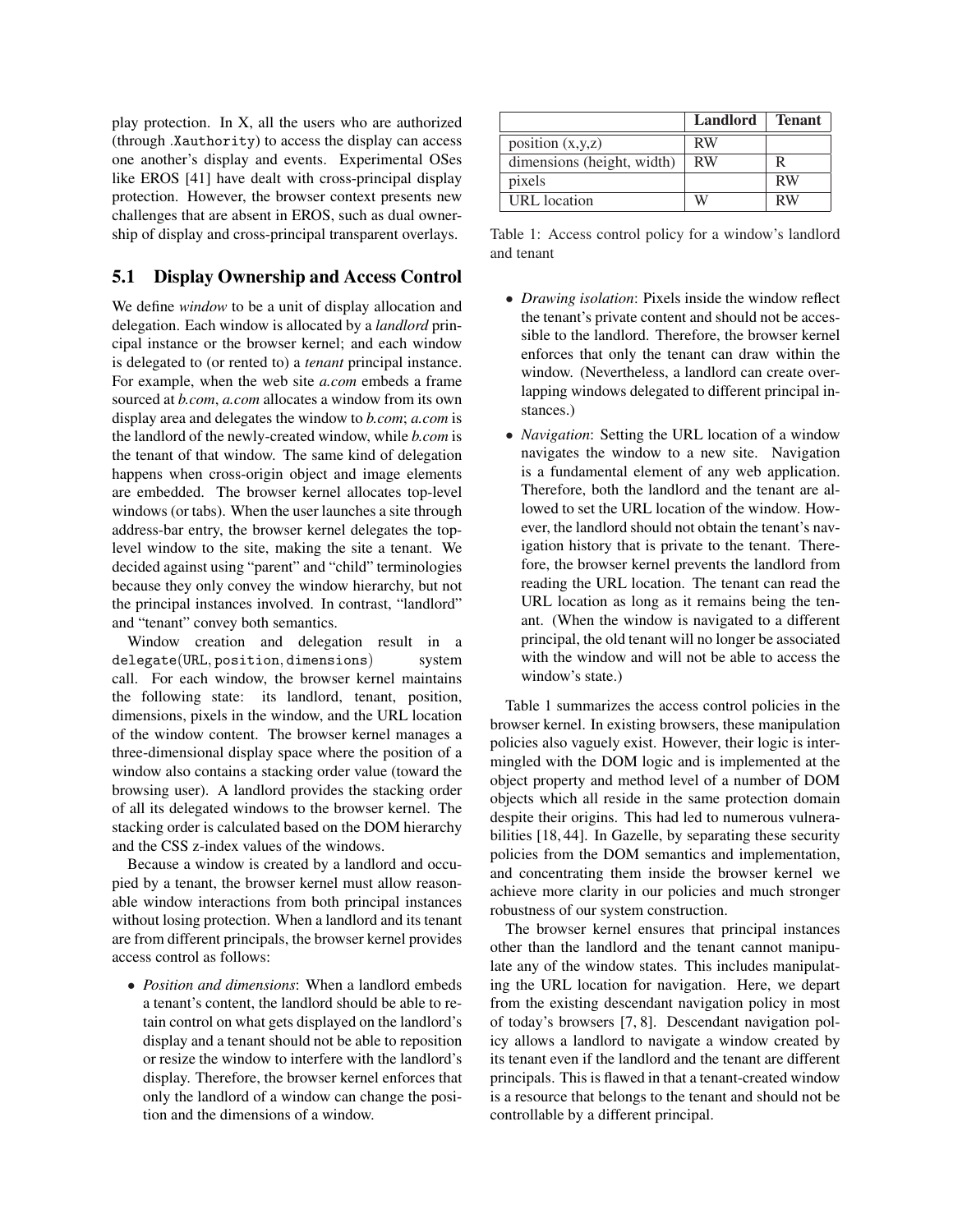Existing literature [7, 8] supports the descendant navigation policy with the following argument: since existing browsers allow the landlord to draw over the tenant, a landlord can simulate the descendant navigation by overdrawing. Though overdrawing can *visually* simulate navigation, navigation is much more powerful than overdrawing because a landlord with such descendant navigation capability can interfere with the tenant's operations. For example, a tenant may have a script interacting with one of its windows and then effecting changes to the tenant's backend; navigating the tenant's window requires just one line of JavaScript and could effect undesirable changes in the tenant's backend. With overdrawing, a landlord can imitate a tenant's content, but the landlord cannot send messages to the tenant's backend in the name of the tenant.

## 5.2 Cross-Principal Events Protection

The browser kernel captures all events in the system and must accurately dispatch them to the right principal instance to achieve cross-principal event protection. Networking and persistent-state events are easy to dispatch. However, user interface events pose interesting challenges to the browser kernel in discerning event ownership, especially when dealing with overlapping, potentially transparent cross-origin windows: major browsers allow web pages to mix content from different origins along the z-axis where content can be occluded, either partially or completely, by cross-origin content. In addition, current standards allow web pages to make a frame or portions of their windows transparent, further blurring the lines between principals. Although these flexible mechanisms have a slew of legitimate uses, they can be used to fool users into thinking they are interacting with content from one origin, but are in fact interacting with content from a different origin. Zalewski [48] gave a taxonomy on "UI redressing" or clickjacking attacks which illustrated some of the difficulties with current standards and how attackers can abuse these mechanisms.

To achieve cross-principal events protection, the browser kernel needs to determine the *event owner*, the principal instance to which the event is dispatched. There are two types of events for the currently active tab: stateless and stateful. The owner of a stateless event like a mouse event is the tenant of the window (or display area) on which the event takes place. The owner of a stateful event such as a key-press event is the tenant of the current in-focus window. The browser kernel interprets mouse clicks as focus-setting events and keeps track of the current in-focus window and its principal instance.

The key problem to solve then is to determine the window on which a stateless or focus-setting event takes place. We consider a determination to have high *fidelity* if the determined event owner corresponds to the user intent. Different window layout policies directly affect the fidelity of this determination. We elaborate on our explorations of three layout policies and their implications on fidelity.

Existing browsers' policy. The layout policy in existing browsers is to draw windows according to the DOM hierarchy and the z-index values of the windows. Existing browsers then associate a stateless or focus-setting event to the window that has the highest stacking order. Today, most browsers permit page authors to set transparency on cross-origin windows [48]. This ability can result in poor fidelity in determining the event owner in the face of cross-principal transparent overlays. When there are transparent, cross-origin windows overlapping with one another, it is impossible for the browser kernel to interpret the user's intent: the user is guided by what she sees on the screen; when two windows present a mixed view, some user interfaces visible to the user belong to one window, and yet some belong to another. The ability to overlay transparent cross-origin content can be extremely dangerous: a malicious site can make an iframe sourced at a legitimate site transparent and overlaid on top of the malicious site [48], fooling the users to interact with the legitimate site unintentionally.

2-D display delegation policy. This is a new layout policy that we have explored. In this policy, the display is managed as two-dimensional space for the purpose of delegation. Once a landlord delegates a rectangular area to a tenant, the landlord cannot overdraw the area. Thus, no cross-principal content can be overlaid. Such a layout constraint will enable perfect fidelity in determining an event ownership that corresponds to the user intent. It also yields better security as it can prevent all UI redressing attacks except clickjacking [48]. Even clickjacking would be extremely difficult to launch with this policy on our system since our cross-principal memory protection makes reading and writing the scrolling state of a window an exclusive right of the tenant of the window.

However, this policy can have a significant impact on backward compatibility. For example, a menu from a host page cannot be drawn over a nested cross-origin frame or object; many sites would have significant constraints with their own DOM-based pop-up windows created with divs and such (rather than using window.open or alert), which could overlay on cross-origin frames or objects with existing browsers' policy; and a cross-origin image cannot be used as a site's background.

Opaque overlay policy. This policy retains existing browsers' display management and layout policies as much as possible for backward compatibility (and additionally provides cross-principal events protection), but lets the browser kernel enforce the following layout invariant or constraint: for any two dynamic content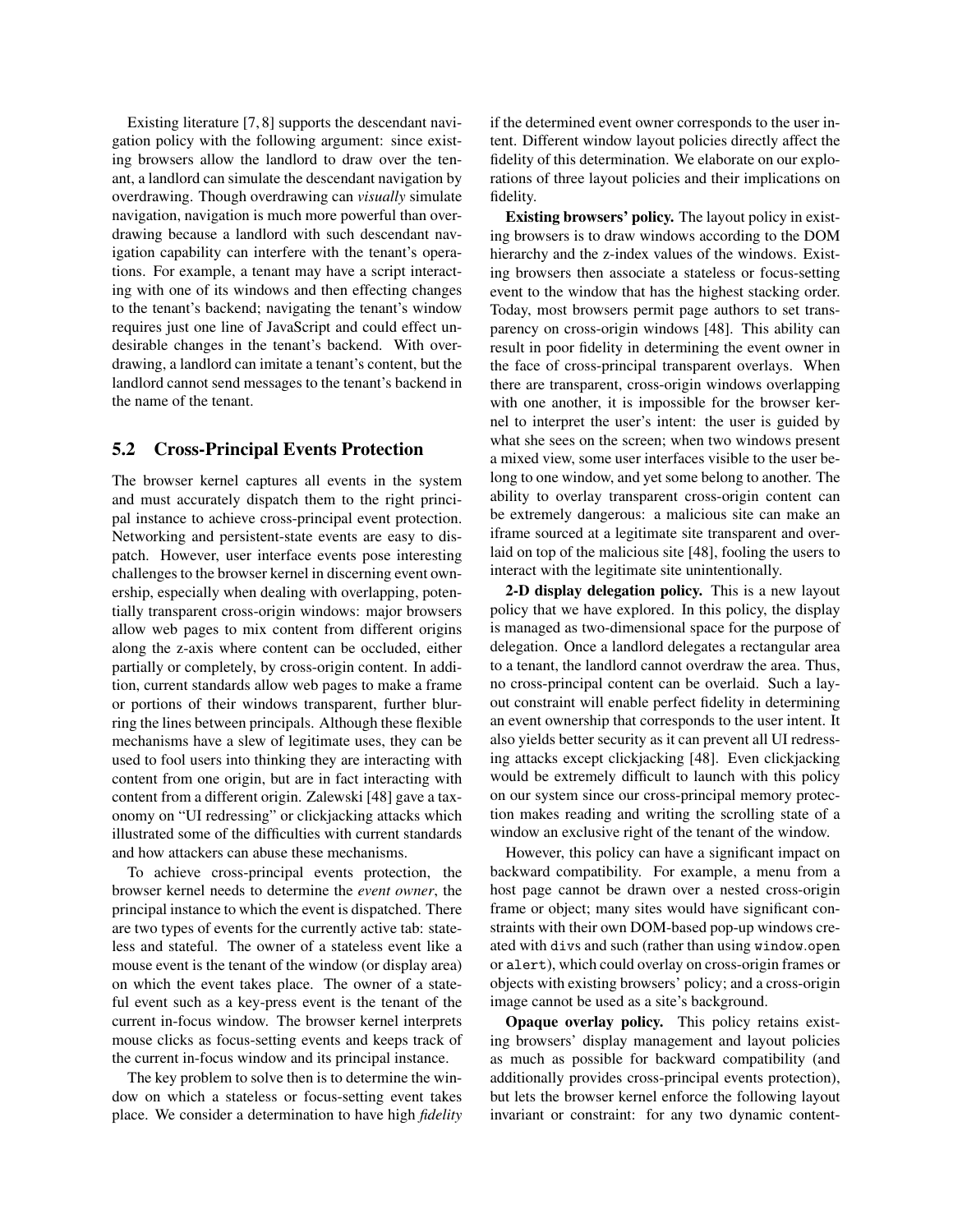containing windows (e.g., frames, objects)  $win1$  and win2, win1 can overlay on win2 iff  $(Tenant_{win1} ==$  $Tenant_{win2})$  ||  $(Tenant_{win1} \neq Tenant_{win2}$  && win1 is opaque). This policy effectively constrains a pixel to be associated with just one principal, making event owner determination trivial. This is in contrast with the existing browsers' policy where a pixel may be associated with more than one principals when there are transparent cross-principal overlays. This policy allows same-origin windows to transparently overlay with one another. It also allows a page to use a cross-origin image (which is static content) as its background. Note that no principal instance other than the tenant of the window can set the background of a window due to our memory protection across principal instances. So, it is impossible for a principal to fool the user by setting another principal's background. The browser kernel associates a stateless event or a focus-setting event with the dynamic content-containing window that has the highest stacking order.

This policy eliminates the attack vector of overlaying a transparent victim page over an attacker page. However, by allowing overlapping opaque cross-principal frames or objects, it allows not only legitimate uses, such as those denied by the 2D display delegation policy, but it also allows an attacker page to cover up and expose selective areas of a nested cross-origin victim frame or object. The latter scenario can result in infidelity. We leave as future work the mitigation of such infidelity by determining how much of a principal's content is exposed in an undisturbed fashion to the user when the user clicks on the page.

We implemented the opaque overlay policy in our prototype.

## 6 Security Analysis

In Gazelle, the trusted computing base encompasses the browser kernel and the underlying OS. If the browser kernel is compromised, the entire browser is compromised. If the underlying OS is compromised, the entire host system is compromised. If the DNS is compromised, all the non-HTTPS principals can be compromised. When the browser kernel, DNS, and the OS are intact, our architecture guarantees that the compromise of a principal instance does not give it any capabilities in addition to those already granted to it through browser kernel system call interface (Section 4).

Next, we analyze Gazelle's security over classes of browser vulnerabilities. We also make a comparison with popular browsers with a study on their past, known vulnerabilities.

• Cross-origin vulnerabilities:

By separating principals into different protection domains and making any sharing explicit, we can much more easily eliminate cross-origin vulnerabilities. The only logic for which we need to ensure correctness is the origin determination in the browser kernel.

This is unlike existing browsers, where origin validations and SOP enforcement are spread through the browser code base [10], and content from different principals coexists in shared memory. All of the cross-origin vulnerabilities illustrated in Chen et al. [10] simply do not exist in our system; *no* special logic is required to prevent them because all of those vulnerabilities exploit implicit sharing.

Cross-origin script source can still be leaked in our architecture if a site can compromise its browser instance. Nevertheless, only that site's browser instance is compromised, while other principals are intact, unlike all existing browsers except OP.

• Display vulnerabilities:

The display is also a resource that Gazelle's browser kernel protects across principals, unlike existing browsers (Section 5). Cross-principal display and events protection and access control are enforced in the browser kernel. This prevents a potentially compromised principal from hijacking the display and events that belong to another principal. Display hijacking vulnerabilities have manifested themselves in existing browsers [17, 26] that allow an attacker site to control another site's window content.

• Plugin vulnerabilities:

Third-party plugins have emerged to be a significant source of vulnerabilities [36]. Unlike existing browsers, Gazelle's design requires plugins to interact with system resources only by means of browser kernel system calls so that they are subject to our browser's security policy. Plugins are contained inside sandboxed processes so that basic browser code doesn't share fate with plugin code (Section 4). A compromised plugin affects the principal instance's plugin process only, and not other principal instances nor the rest of the system. In contrast, in existing browsers except OP, a compromised plugin undermines the entire browser and often the host system as well.

A DNS rebinding attack results in the browser labeling resources from different network hosts with a common origin. This allows an attacker to operate within SOP and access unauthorized resources [30]. Although Gazelle does not fundamentally address this vulnerability, the fact that plugins must interact with the network through browser kernel system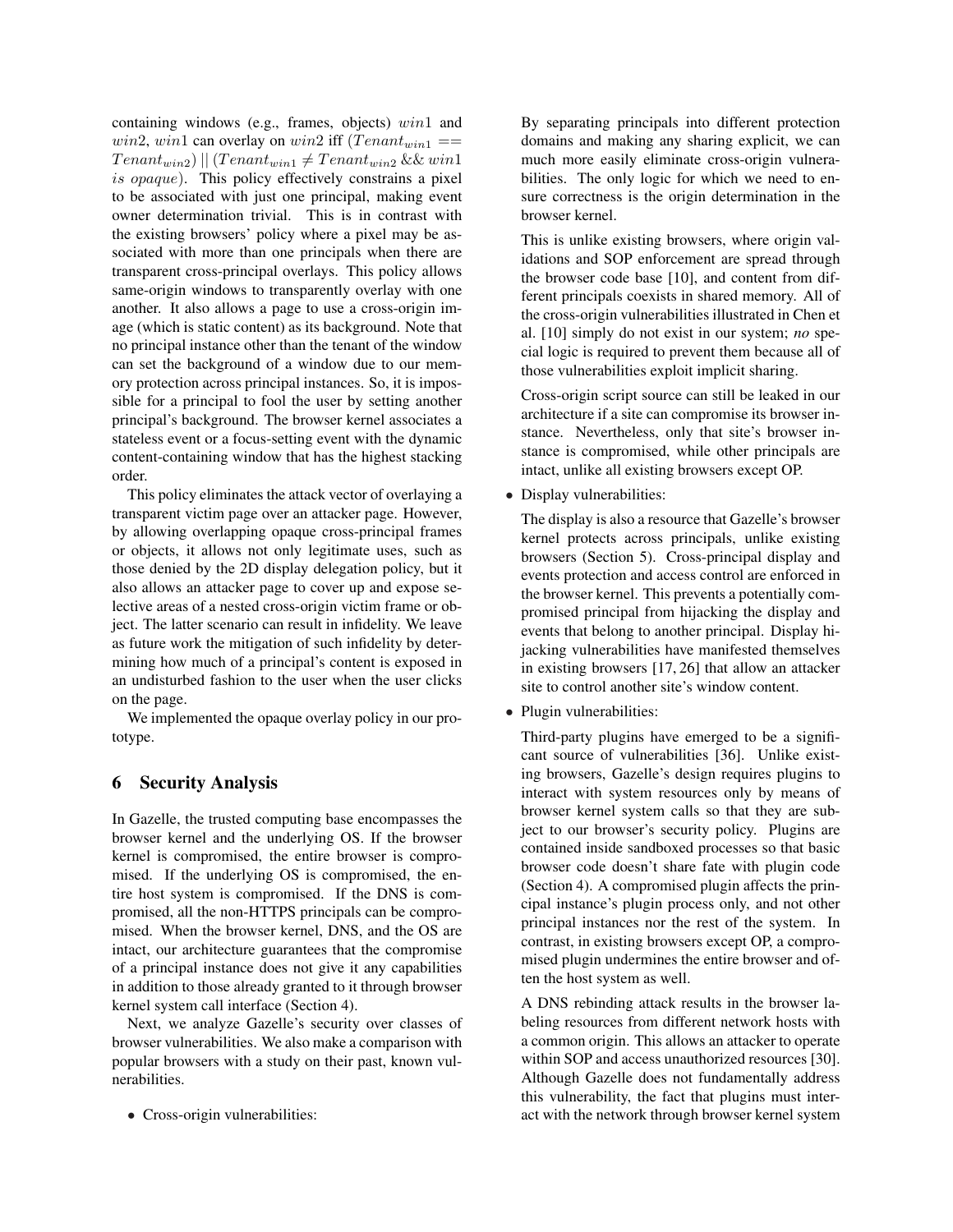|                         | IE 7 | <b>Firefox 2</b> |
|-------------------------|------|------------------|
| Origin validation error |      | 11               |
| Memory error            | 38   | 25               |
| GUI logic flaw          |      | 13               |
| Others                  |      | 28               |
| Total                   |      |                  |

Table 2: Vulnerability Study for IE 7 and Firefox 2

#### calls defeats the multipin form of such attacks.

We analyzed the known vulnerabilities of two major browsers, Firefox 2 [3] and IE 7 [35], since their release to November 2008, as shown in Table 2. For both browsers, memory errors are a significant source of errors. Memory-related vulnerabilities are often exploited by maliciously crafted web pages to compromise the entire browser and often the host machines. In Gazelle, although the browser kernel is implemented with managed C# code, it uses native .NET libraries, such as network and display libraries; memory errors in those libraries could still cause memory-based attacks against the browser kernel. Memory attacks in principal instances are well-contained in their respective sandboxed processes.

Cross-origin vulnerabilities, or origin validation errors, constitute another significant share of vulnerabilities. They result from the implicit sharing across principals in existing browsers and can be much more easily eliminated in Gazelle because cross-principal protection is exclusively handled by the browser kernel and because of Gazelle's use of sandboxed processes.

In IE 7, there are 3 GUI logic flaws which can be exploited to spoof the contents of the address bar. For Gazelle, the address bar UI is owned and controlled by our browser kernel. We anticipate that it will be much easier to apply code contracts [6] in the browser kernel than in a monolithic browser to eliminate many of such vulnerabilities.

In addition, Firefox had other errors which didn't map into these three categories, such as JavaScript privilege escalation, URL handling errors, and parsing problems. Since Gazelle enforces security properties in the browser kernel, any errors that manifest as the result of JavaScript handling and parsing are limited in the scope of exploit to the principal instance owning the page. URL handling errors could occur in our browser kernel as well.

#### 7 Implementation

We have built a Gazelle prototype mostly as described in Section 4. We have not yet ported an existing plugin onto our system. Our prototype runs on Windows Vista with .NET framework 3.5 [4]. We next discuss the implementation of two major components shown in Figure 2: the browser kernel and the browser instance.

Browser Kernel. The browser kernel consists of approximately 5k lines of C# code. It communicates with principal instances using system calls and upcalls, which are implemented as asynchronous XML-based messages sent over named pipes. An overview of browser kernel system calls and upcalls is presented in Table 3. System calls are performed by the browser instance or plugins and sometimes include replies. Upcalls are messages from the browser kernel to the browser instance.

Display management is implemented as described in Section 5 using .NET's Graphics and Bitmap libraries. Each browser instance provides the browser kernel with a bitmap for each window of its rendered content using a display system call; each change in rendered content results in a subsequent display call. For each top-level browsing window (or tab), browser kernel maintains a stacking order and uses it to compose various bitmaps belonging to a tab into a single master bitmap, which is then attached to the tab's PictureBox form. This straightforward display implementation has numerous optimization opportunities, many of which have been thoroughly studied [33, 38, 40], and which are not the focus of our work.

Browser instance. Instead of undertaking a significant effort of writing our own HTML parser, renderer, and JavaScript engine, we borrow these components from Internet Explorer 7 in a way that does not compromise security. Relying on IE's Trident renderer has a big benefit of inheriting IE's page rendering compatibility and performance. In addition, such an implementation shows that it is realistic to adapt an existing browser to use Gazelle's secure architecture.

In our implementation, each browser instance embeds a Trident WebBrowser control wrapped with an *interposition layer* which enforces Gazelle's security properties. The interposition layer uses Trident's COM interfaces, such as IWebBrowser2 or IWebBrowserEvents2, to hook sensitive operations, such as navigation or frame creation, and convert them into system calls to the browser kernel. Likewise, the interposition layer receives browser kernel's upcalls, such as keyboard or mouse events, and synthesizes them in the Trident instance.

For example, suppose a user navigates to a web page a.com, which embeds a cross-principal frame b.com. First, the browser kernel will fetch a . com's HTML content, create a new a.com process with a Trident component, and pass the HTML to Trident for rendering. During the rendering process, we intercept the frame navigation event for b.com, determine that it is cross-principal, and cancel it. The frame's DOM element in a.com's DOM is left intact as a placeholder, making the interpo-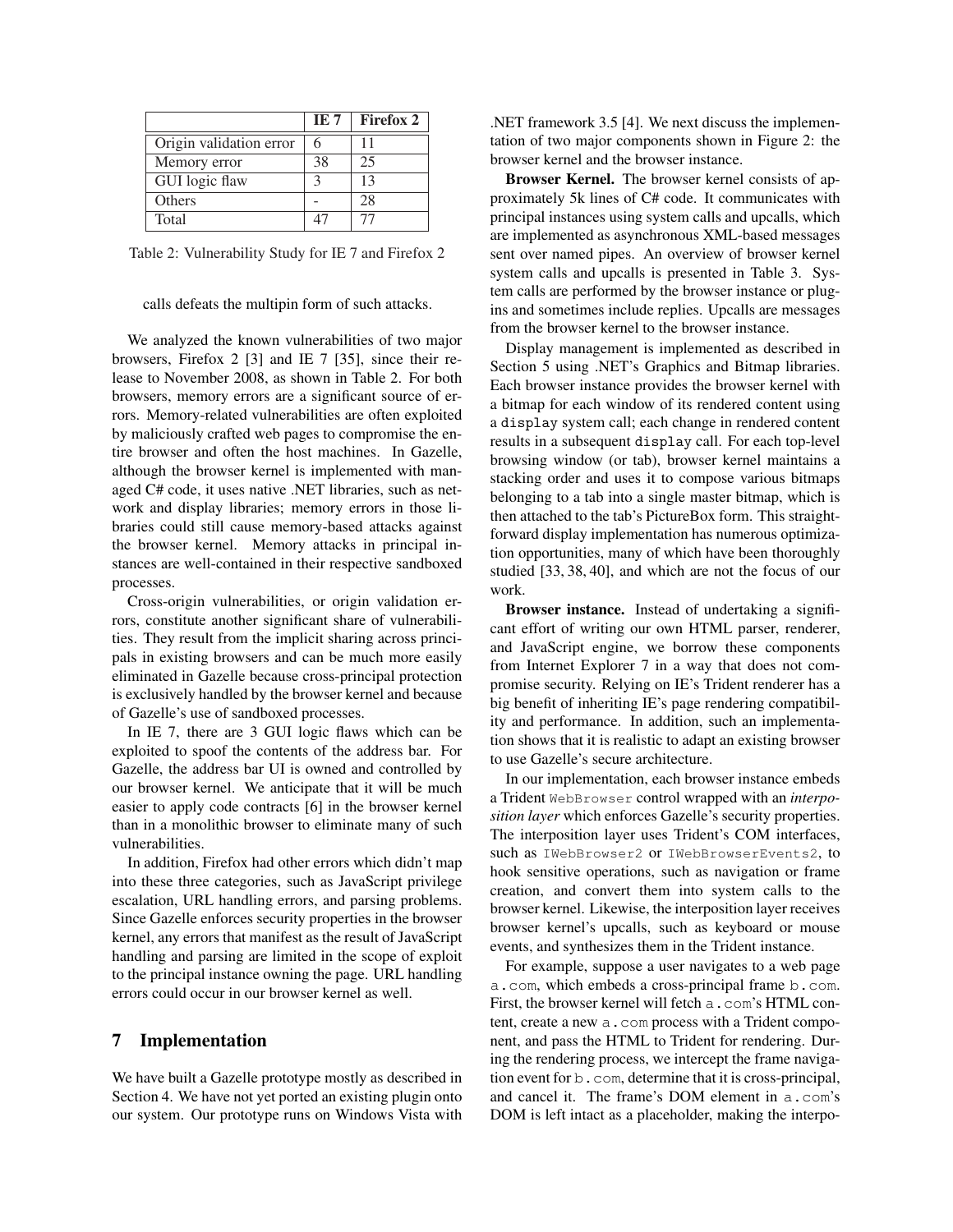| <b>Type</b> | <b>Call Name</b>                         | <b>Description</b>                              |
|-------------|------------------------------------------|-------------------------------------------------|
| syscall     | getSameOriginContent(URL)                | retrieves same origin content                   |
| syscall     | getCrossOriginContent(URL)               | retrieves script or css content                 |
| syscall     | delegate(URL, delegatedWindowSpec)       | delegates screen area to a different principal  |
| syscall     | postMessage(windowID, msg, targetOrigin) | cross-frame messaging                           |
| syscall     | display(windowID, bitmap)                | sets the display buffer for the window          |
| syscall     | back()                                   | steps back in the window history                |
| syscall     | forward()                                | steps forward in the window history             |
| syscall     | navigate (windowID, URL)                 | navigates a window to URL                       |
| syscall     | createTopLevelWindow (URL)               | creates a new browser tab for the URL specified |
| syscall     | changeWindow (windowID, position, size)  | updates the location and size of a window       |
| syscall     | writePersistentState (type, state)       | allows writing to origin-partitioned storage    |
| syscall     | readPersistentState (type)               | allows reading of origin-partitioned storage    |
| syscall     | lockPersistentState (type)               | locks one type of origin-partitioned storage    |
| upcall      | destroy(windowID)                        | closes a browser instance                       |
| upcall      | resize(windowID, windowSpec)             | changes the dimensions of the browser instance  |
| upcall      | createPlugin(windowID, URL, content)     | creates a plugin instance                       |
| upcall      | createDocument(windowID, URL, content)   | creates a browser instance                      |
| upcall      | sendEvent(windowID, eventInfo)           | passes an event to the browser instance         |

Table 3: Some Gazelle System Calls

sition transparent to a . com. We extract the frame's position, dimensions, and CSS properties from this element through DOM-related COM interfaces, and send this information in a delegate system call to the browser kernel to allow the landlord a.com to "rent out" part of its display area to the tenant b.com. The browser kernel then creates a new b.com process (with a new instance of Trident), and asks it to render b.com's frame. For any rendered display updates for either a.com or b.com, our interposition code obtains a bitmap of display content from Trident using the IViewObject interface and sends it to the browser kernel for rendering.

One intricacy we faced was in rerouting all network requests issued by Trident instances through the browser kernel. We found that interposing on all types of fetches, including frame, script, and image requests, to be very challenging with COM hooks currently exposed by Trident. Instead, our approach relies on a *local web proxy*, which runs alongside the browser kernel. We configure each Trident instance to use our proxy for all network requests, and the proxy converts each request into a corresponding system call to the browser kernel, which then enforces our security policy and completes the request.

One other implementation difficulty that we encountered was to properly manage the layout of cross-origin images. It is easy to render a cross-origin image in a separate process, but difficult to extract the image's correct layout information from the host page's Trident instance. We anticipate this to be an overcomable implementation issue. In our current prototype, we are keeping crossorigin images in the same process as their host page for proper rendering of the pages.

Our interposition layer ensures that our Trident components are never trusted with sensitive operations, such as network access or display rendering. However, if a Trident renderer is compromised, it could bypass our interposition hooks and compromise other principals using the underlying OS's APIs. To prevent this, we are in the process of implementing an OS-level sandboxing mechanism, which would prevent Trident from directly accessing sensitive OS APIs. The feasibility of such a browser sandbox has already been established in Xax [15] and Native Client [47].

To verify that such an implementation does not cause rendering problems with popular web content, we used our prototype to manually browse through the top 20 Alexa [5] web sites. We checked the correctness of Gazelle's visual output against unmodified Internet Explorer and briefly verified page interactivity, for example by clicking on links. We found that 19 of 20 web sites rendered correctly. The remaining web site exposed a (fixable) bug in our interposition code, which caused it to load with incorrect layout. Two sites experienced crashes (due to more bugs) when trying to render embedded cross-principal <iframe>'s hosting ads. However, the crashes only affected the  $\langle$ iframe $\rangle$  processes; the main pages rendered correctly with the exception of small blank spaces in place of the failed  $\langle$ iframe $>\rangle$ 's. This illustrates a desirable security property of our architecture, which prevents malicious or misbehaving crossorigin tenants from affecting their landlords or other principals.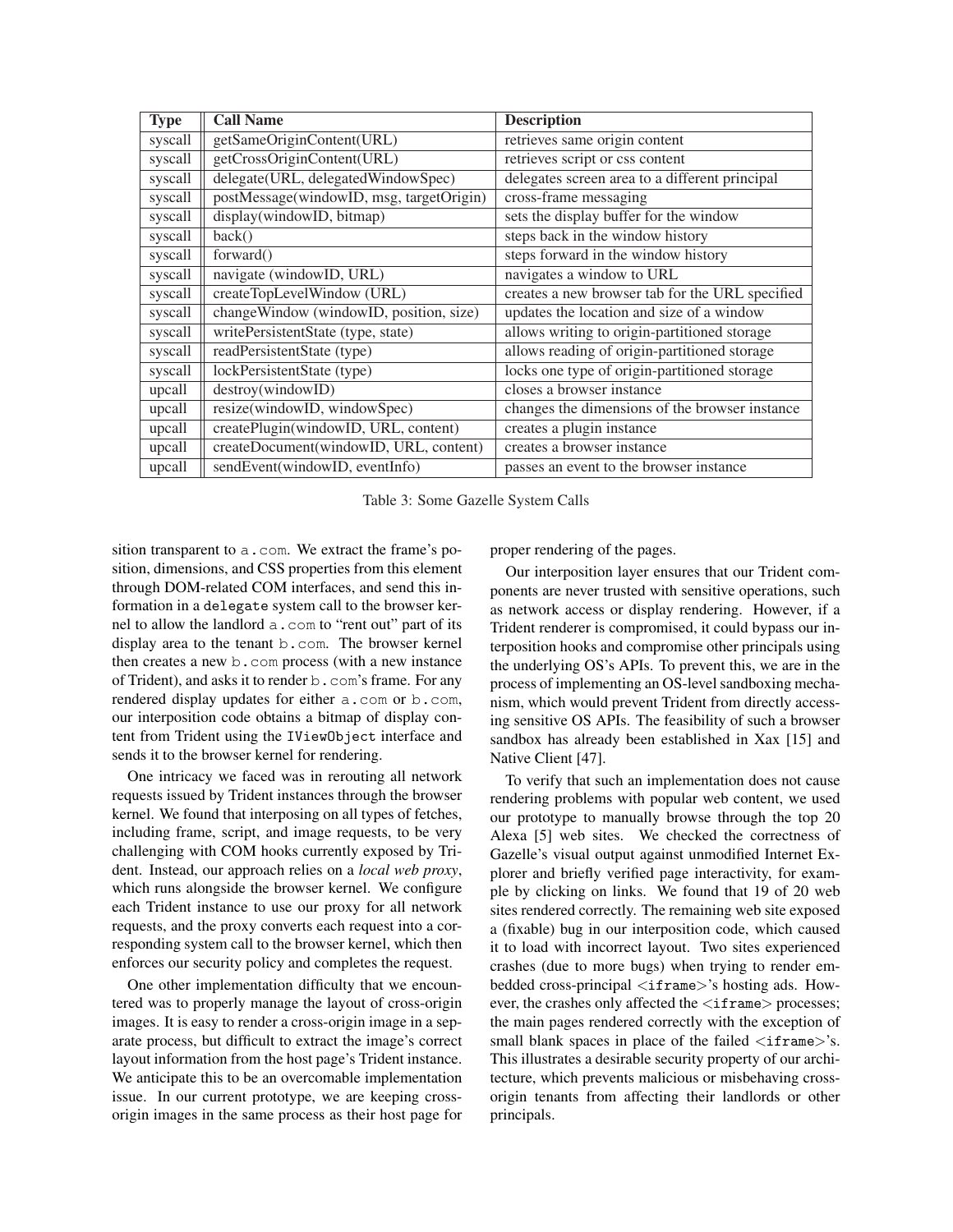|                              |                  | <b>Gazelle</b> | <b>Internet Explorer 7</b> |                  | <b>Google Chrome</b> |         |
|------------------------------|------------------|----------------|----------------------------|------------------|----------------------|---------|
|                              |                  | Memory         |                            | Memory           |                      | Memory  |
|                              | Time             | Used           | Time                       | Used             | Time                 | Used    |
| 1. Browser startup (no page) | 668 ms           | 9 MB           | $635$ ms                   | 14 MB            | $500 \text{ ms}$     | 25 MB   |
| 2. New tab (blank page)      | $602$ ms         | 14 MB          | $115 \text{ ms}$           | $0.7 \text{ MB}$ | $230 \text{ ms}$     | 1.8 MB  |
| 3. New tab (google.com)      | 939 ms           | 16 MB          | $499$ ms                   | 1.4 MB           | 480 ms               | 7.6 MB  |
| 4. Navigate from google.com  | $955 \text{ ms}$ | 6 MB           | $1139$ ms                  | 3.1 MB           | $1020$ ms            | 1.4 MB  |
| to google.com/ads            |                  |                |                            |                  |                      |         |
| 5. Navigate to nytimes.com   | 5773 ms          | 88 MB          | 3213 ms                    | 53 MB            | 3520 ms              | 19.4 MB |
| (with a cross-origin frame)  |                  |                |                            |                  |                      |         |

Table 4: Loading times and memory overhead for a sequence of typical browser operations.

## 8 Evaluation

In this section, we measure the impact of our architecture on browser performance. All tests were performed on an Intel 3.00Ghz Core 2 Duo with 4GB of RAM, running 32-bit Windows Vista with a gigabit Ethernet connection. To evaluate Gazelle's performance, we measured page loading latencies, the memory footprint, and responsiveness of our prototype in comparison with IE7, a monolithic browser, and Google Chrome v1, a multiprocess browser. We found that while Gazelle performs on-par with commercial browsers while browsing within an origin, it introduces some overhead for cross-origin navigation and rendering embedded cross-origin principals (e.g., frames). Nevertheless, our main sources of overhead stem from our interposition layer, various initialization costs for new browser instances, and the unoptimized nature of our prototype. We point out simple optimizations that would eliminate much of the overhead along the way.

Page load latency. Table 4 shows the loading times for a series of browser operations a typical user might perform using our prototype, IE7, and Google Chrome. The operations are repeated one after another within the same browser. A web page's loading time is defined as the time between pressing the "Go" button and seeing the fully-rendered web page. All operations include network latency.

Operation 1 measures the time to launch the browser and is similar for all three browsers. Although Gazelle's browser kernel is small and takes only 225 ms to start, Gazelle also initializes the local proxy subsystem (see Section 7), which takes an additional 443 ms. Operations 2 and 3 each carry an overhead of creating a new process in Gazelle and Chrome, but not IE7. Operation 4 reuses the same google.com process in Gazelle to render a same-origin page to which the user navigates via a link on google.com. Here, Gazelle is slightly faster than both IE7 and Chrome, possibly because Gazelle does not yet manage state such as browsing history between navigations. Finally, operation 5 causes Gazelle to create a new process for nytimes.com to render the popular news page<sup>3</sup>. In addition, NYTimes contains an embedded cross-principal <iframe>, which triggers window delegation and another process creation event in Gazelle. Gazelle's overall page load latency of 5773 ms includes the rendering times of both the main page and the embedded <iframe>, with the main page becoming visible and interactive to the user in 5085 ms.

Compared to both IE7 and Chrome, it is expected that Gazelle will have a performance overhead due to extra process creation costs, messaging overhead, and the overhead of our Trident interposition layer as well as Trident itself. Table 5 breaks down the major sources of overhead involved in rendering the three sites in Table 4.

Our Trident interposition layer is a big source of overhead, especially for larger sites like NYTimes.com, where it consumes 813 ms. Although we plan to optimize our use of Trident's COM interfaces, we are also limited by the Trident host's implementation of the hooks that we rely on, and by the COM layer which exposes these hooks. Nevertheless, we believe we could mitigage most of this latency if Trident were to provide us with a direct (non-COM) implementation for a small subset of its hooks that Gazelle requires.

Our local proxy implementation for network interposition constitutes another large source of overhead, for example 541 ms for NYTimes.com. Much of this overhead would disappear if Trident were to make direct network system calls to the browser kernel, rather than going through an extra proxy indirection. Another part of this overhead stems from the fact that the browser kernel currently releases web page data only when a whole network transfer finishes; instead, it could provide browser instances with chunks of data as soon as they arrive (e.g., by changing getContent system calls to the semantics of a UNIX read() system call), allowing them to better overlap network transfers with rendering.

Process creation is an expected source of overhead that

<sup>&</sup>lt;sup>3</sup>In contrast, Chrome reuses the tab's old google.com process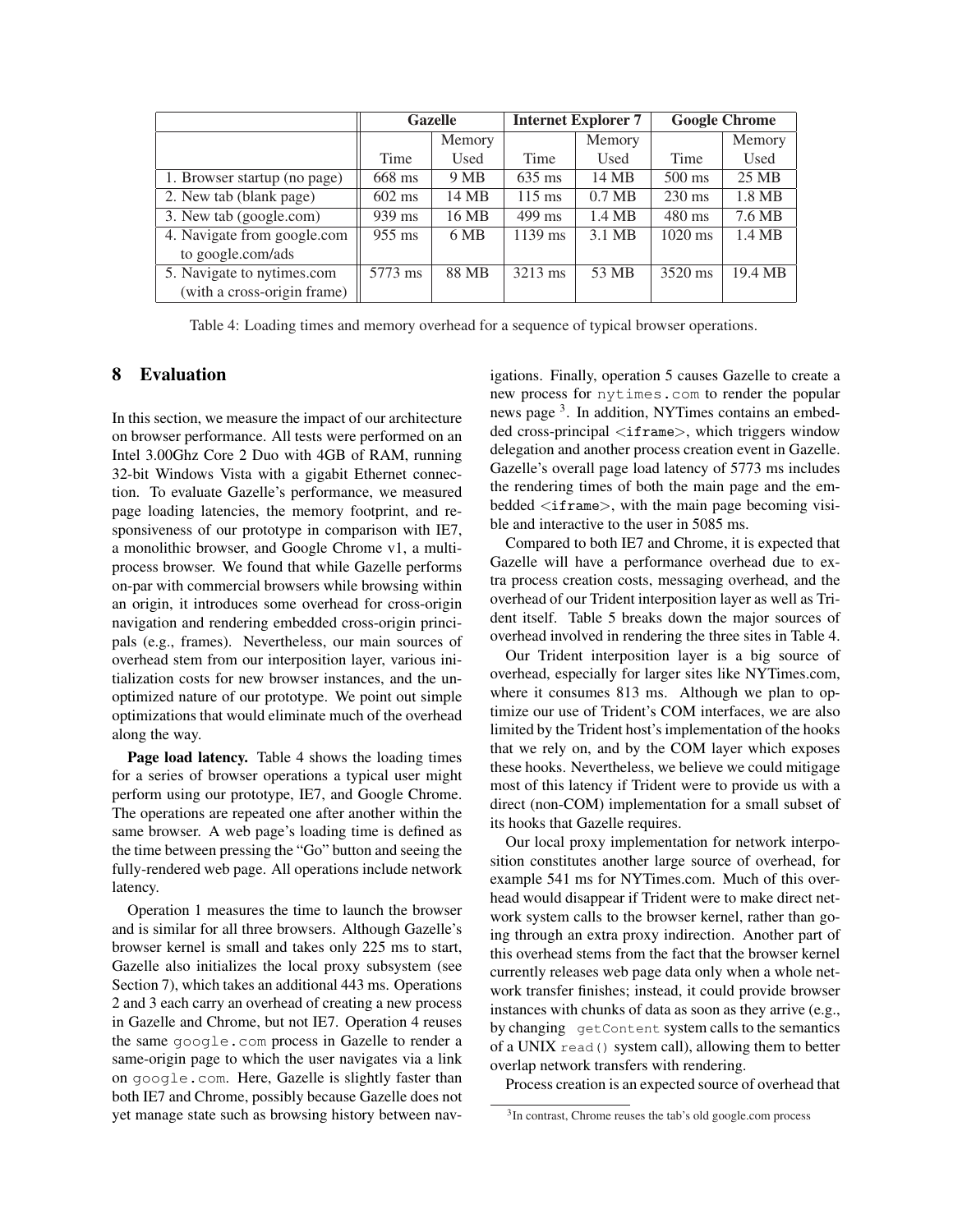increases whenever sites embed cross-principal content, such as NYTimes's cross-origin <iframe>. As well, each process must instantiate and initialize a new Trident object, which is expensive. As an optimization, we could use a worker pool of a few processes that have been preinitialized with Trident. This would save us 275 ms on NYTimes's load time and 134 ms on google.com's load time.

We encountered an unexpected performance hit when initializing named pipes that we use to transfer system calls: a new process's first write to a pipe stalls for a considerable time. This could be caused by initialization of an Interop layer between .NET and the native Win32 pipe interfaces, on which our implementation relies. We can avoid this overhead by either using an alternate implementation of a system call transfer mechanism, or preinitializing named pipes in our worker pool. This would save us 439 ms in NYTimes's render time.

Retrieving bitmap display updates from Trident and sending them to the browser kernel is expensive for large, complex sites such as NYTimes.com, where this takes 422 ms. Numerous optimizations are possible, including image compression, VNC-like selective transfers, and a more efficient bitmap sharing channel between Trident and the browser kernel. Our mechanism for transferring bitmap updates currently performs an inefficient .NETbased serialization of the image's data (which takes 176 ms for NYTimes); passing this data directly would further improve performance.

Overall, we believe that with the above optimizations, Gazelle's performance would be on par with production browsers like Chrome or IE8; for example, we anticipate that NYTimes.com could be rendered in about 3.6 s.

Memory overhead. As a baseline measurement, the browser kernel occupies around 9MB of memory after a page load. This includes the user interface components of the browser to present the rendered page to the user and the buffers allocated for displaying the rendered page. Memory measurements do not include shared libraries used by multiple processes.

Table 4 shows the amount of memory for performing various browsing operations. For example, to open a new tab to a blank page, Gazelle consumes 14MB, and to open a new tab for google.com, Gazelle consumes an additional 16MB. Each empty browser instance uses 1.5MB of internal storage plus the memory required for rendered content. Given our implementation, the latter closely corresponds to Trident's memory footprint, which at the minimum consists of 14MB for a blank page. In the case of NYTimes, our memory footprint further increases because of structures allocated by the interposition layer, such as a local DOM cache.

Responsiveness. We evaluated the response time of a user-generated event, such as a mouse click. When the browser kernel detects a user event, it issues a *sendEvent* upcall to the destination principal's browser instance. Such calls take only 2 ms on average to transfer, plus 1 ms to synthesize in Trident. User actions might lead to display updates; for example, a display update for google.com would incur an additional 77 ms. Most users should not perceive this overhead and will experience good responsiveness.

Process creation. In addition to latency and memory measurements we also have tested our prototype on the top 100 popular sites reported by Alexa [5] to provide an estimate of the number of processes created for different sites. Here, we place a cross-origin image into a separate process to evaluate our design. The number of processes created is determined by the use of different-origin content on sites, which is most commonly image content. For the top 100 sites, the median number of processes required to view a single page is 4, the minimum is 1, and the maximum is 28 (caused by skyrock.com, which uses an image farm). Although creation of many processes introduces additional latency and memory footprint, we did not experience difficulties when Gazelle created many processes during normal browsing. Our test machine easily handles a hundred running processes, which are enough to keep 25 average web sites open simultaneously.

#### 9 Discussions on compatibility vs. security

While Gazelle's architecture can be made fully backward compatible with today's web, it is interesting to investigate the compatibility cost of eliminating the insecure policies in today's browsers. We have considered several policies that differ from today's browsers but offer better security. We conducted a preliminary study on their compatibility cost. This is by no means a conclusive or complete study, but only a first look on the topic.

We mostly used the data set of the front pages of the top 100 most popular web sites ranked by Alexa [5]. We used a combination of browser instrumentation with automatic script execution and manual inspection in our study. We consider any visual differences in the rendering of a web page to be a violation of compatibility. We discuss our findings below.

Subdomain treatment Existing browsers and SOP make exceptions for subdomains (e.g., *news.google.com* is a subdomain of *google.com*) [39]: a page can set the document.domain property to suffixes of its domain and assume that identity. This feature was one of the few methods for cross-origin frames to communicate before the advent of postMessage [25]. Changing document.domain is a dangerous practice and violates the Principle of Least Privilege: Once a subdomain sets its domain to a suffix, it has no control over which other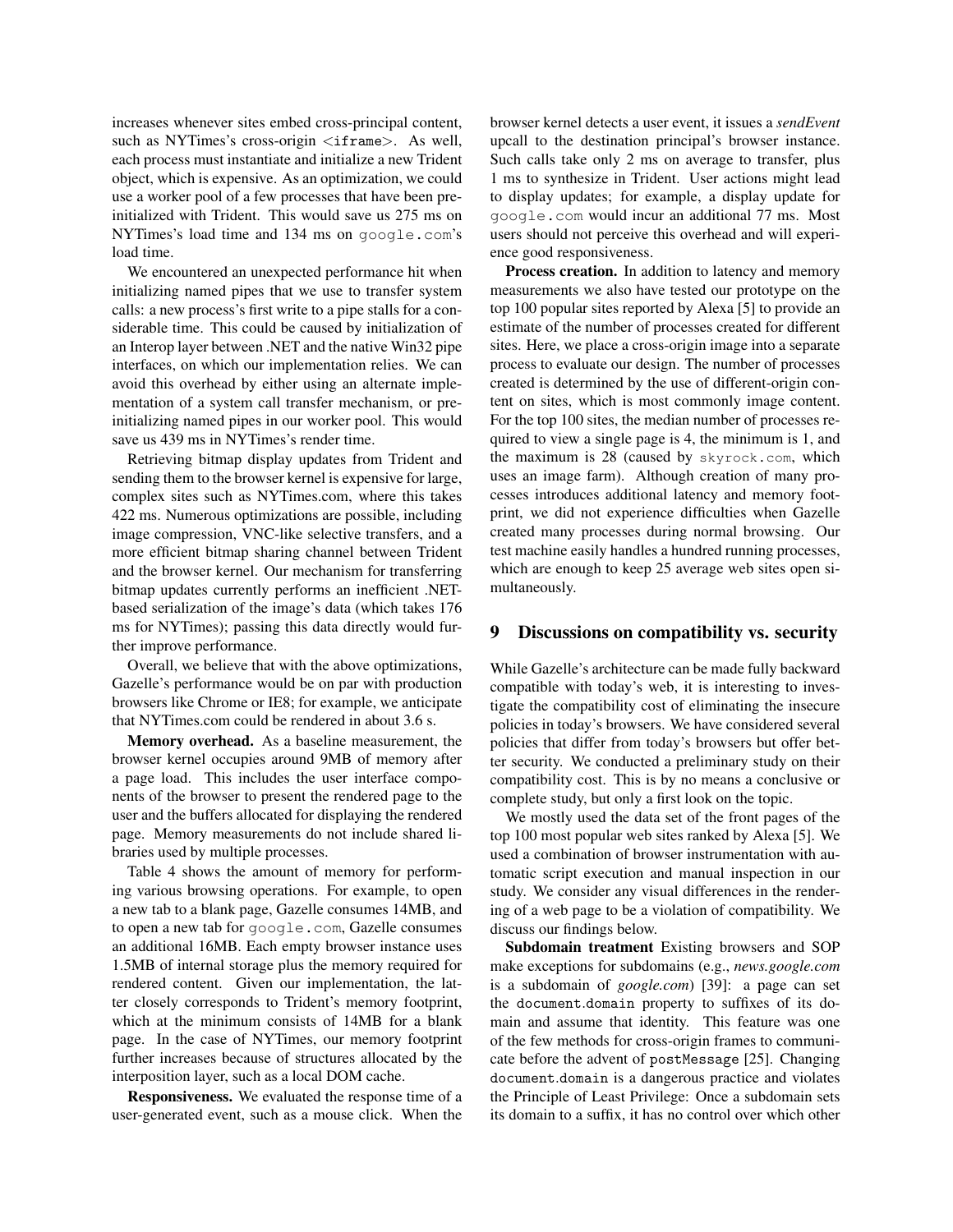|                  |                                            | Latency          |                  |                  |
|------------------|--------------------------------------------|------------------|------------------|------------------|
| <b>Location</b>  | Overhead                                   | blank site       | google.com       | nytimes.com      |
|                  | Overhead before rendering                  |                  |                  |                  |
| Browser kernel   | - process creation                         | $44 \text{ ms}$  | $40 \text{ ms}$  | 78 ms            |
| Browser instance | - creating interposed instances of Trident | 94 ms            | $94 \text{ ms}$  | $197 \text{ ms}$ |
| Browser instance | - named pipe initialization                | $137 \text{ ms}$ | $145$ ms         | $439$ ms         |
|                  | Overhead during rendering                  |                  |                  |                  |
| Browser instance | - proxy-based network interposition        | $4 \text{ ms}$   | $134 \text{ ms}$ | 541 ms           |
| Browser instance | - other Trident interposition              | $127 \text{ ms}$ | $122 \text{ ms}$ | $813 \text{ ms}$ |
|                  | Overhead after rendering                   |                  |                  |                  |
| Browser instance | - bitmap capture                           | $13 \text{ ms}$  | $35 \text{ ms}$  | $196$ ms         |
| Browser instance | - bitmap transfer                          | $37 \text{ ms}$  | $67 \text{ ms}$  | $226$ ms         |
| Browser kernel   | - display rendering                        | $10 \text{ ms}$  | $11 \text{ ms}$  | $101$ ms         |

Table 5: A breakdown of Gazelle's overheads involved in page rendering. Note that nytimes.com creates *two* processes for itself and an  $\langle$  if rame $\rangle$ ; the other two sites create one process.

subdomains can access it. This is also observed by Zalewski [48]. Therefore, it would be more secure not to allow a subdomain to set document.domain.

Our experiments indicate that six of the top 100 Alexa sites set document.domain to a different origin, though restricting write access to document.domain might not actually break the operation of these web sites.

Mixed HTTPS and HTTP Content. When an HTTPS site embeds HTTP content, browsers typically warn users about the mixed content, since the HTTPS site's content can resist a network attacker, but the embedded HTTP content could be compromised by a network attacker.

When an HTTPS site embeds other HTTP principals (through <iframe>, <object>, etc.), HTTPS principals and HTTP principals will have different protection domains and will not interfere with each other.

However, when an HTTPS site embeds a script or style sheet delivered with HTTP, existing browsers would allow the script to run with the HTTPS site's privileges (after the user ignores the mixed content warning). This is dangerous because a network attacker can then compromise the HTTP-transmitted script and attack the HTTPS principal despite its intent of preventing network attackers. Therefore, a more secure policy is to deny rendering of HTTP-transmitted scripts or style sheets for an HTTPS principal. Instead of the Alexa top 100, we identified a few different sites that provide SSL sessions for parts of their web application: *amazon.com*, *mail.google.com*, *mail.microsoft.com*, *blogger.com*, and a few popular banking sites where we have existing accounts. This allows us to complete the login process during testing. These sites do not violate this policy. In addition, we have also gathered data from one of the author's browsing sessions over the course of a few months and found that out of 5,500 unique SSL URLs seen, less than two percent include HTTP scripts and CSS.

Layout policies. The opaque overlay policy allows only opaque (and not transparent) cross-origin frames or objects (Section 5.2). We test this policy with the top 100 Alexa sites by determining if any cross-origin frames or objects are overlapped with one another. We found that two out of 100 sites attempt to violate this policy. This policy does not generate rendering errors; instead, we convert transparent cross-origin elements to opaque elements when displaying content.

We also tested the 2D display delegation policy that we analyzed in Section 5.2. We found this policy to have higher compatibility cost than our opaque overlay policy: six of the top 100 sites attempt to violate this policy.

Sites that attempt to violate either policy have reduced functionality, and will render differently than what the web page author intends.

Plugins. Existing plugin software must be adapted (ported or binary-rewritten) to use browser kernel system calls to accomplish its tasks. Of top 100 Alexa sites, 34 sites use Flash, but no sites use any other kinds of plugins. This indicates that porting or adapting Flash alone can address a significant portion of the plugin compatibility issue.

## 10 Concluding Remarks

We have presented Gazelle, the first web browser that qualifies as a multi-principal OS for web site principals. This is because Gazelle's browser kernel *exclusively* manages resource protection, unlike all existing browsers which allow cross-principal protection logic to reside in the principal space. Gazelle enjoys the security and robustness benefit of a multi-principal OS: a compromise or failure of one principal leaves other principals and the browser kernel intact.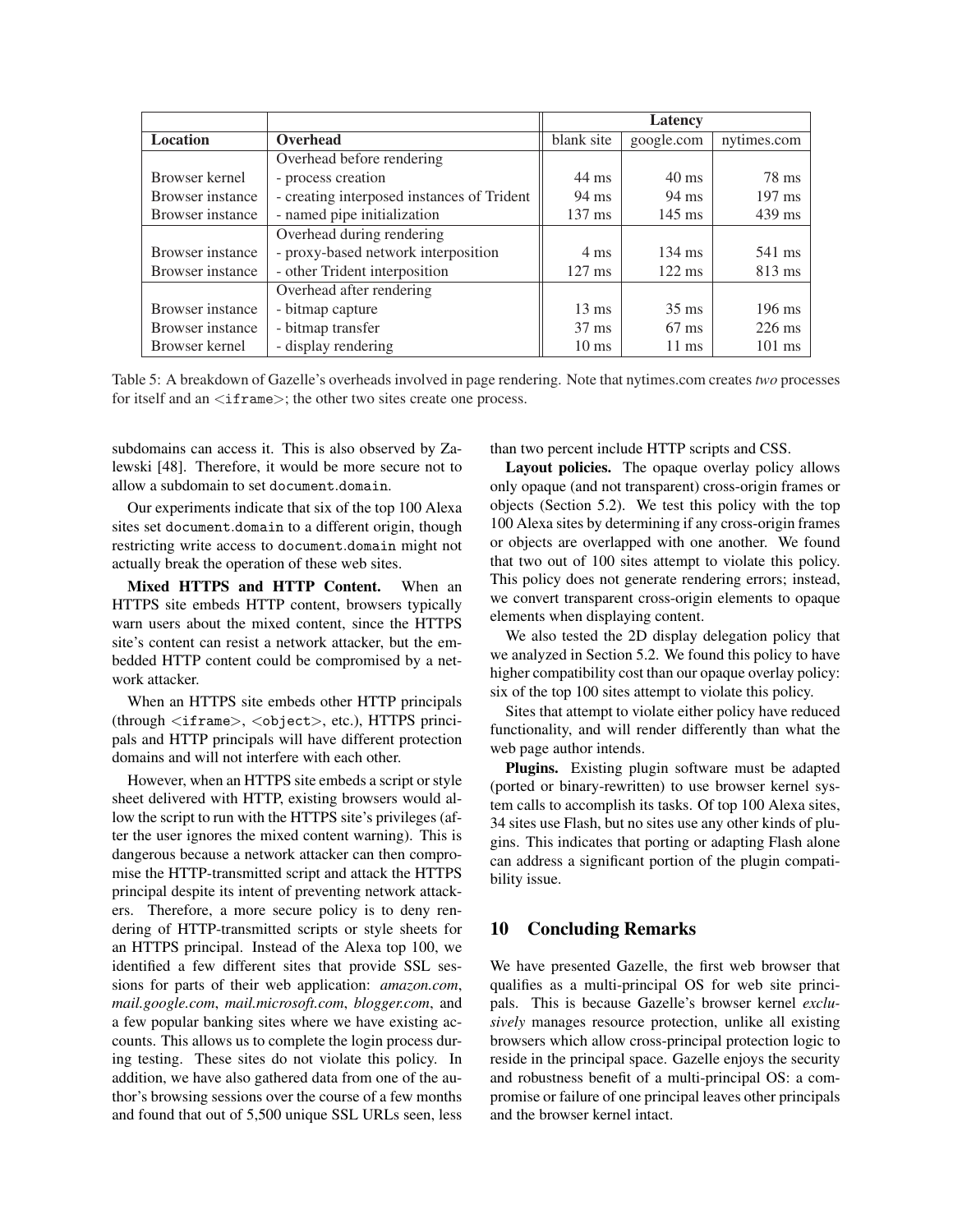Our browser construction exposes challenging design issues that were not seen in previous work, such as providing legacy protection to cross-origin script source and cross-principal, cross-process display and event protection. We are the first to provide comprehensive solutions to them.

The implementation and evaluation of our IE-based prototype shows promise of a practical multi-principal OS-based browser in the real world.

In our future work, we are exploring the fair sharing of resources among web site principals in our browser kernel and a more in-depth study of the tradeoffs between compatibility and security in browser policy design.

## 11 Acknowlegements

We thank Spencer Low, David Ross, and Zhenbin Xu for giving us constant help and fruitful discussions. We thank Adam Barth and Charlie Reis for their detailed and insightful feedback on our paper. We also thank the following folks for their help: Barry Bond, Jeremy Condit, Rich Draves, David Driver, Jeremy Elson, Xiaofeng Fan, Manuel Fandrich, Cedric Fournet, Chris Hawblitzel, Jon Howell, Galen Hunt, Eric Lawrence, Jay Lorch, Rico Malvar, Wolfram Schulte, David Wagner, Chris Wilson, and Brian Zill. We also thank our paper shepherd Niels Provos for his feedback over our last revisions.

## References

- [1] Changes in allowScriptAccess default (Flash Player). http:// www.adobe.com/go/kb403183.
- [2] Developer center: Security changes in Flash Player 7. http://www.adobe.com/devnet/flash/articles/ fplayer\_security.html.
- [3] Security advisories for Firefox 2.0. http://www. mozilla.org/security/known-vulnerabilities/ firefox20.html.
- [4] .NET Framework Developer Center, 2008. http: //msdn.microsoft.com/en-us/netframework/ default.aspx.
- [5] Alexa, 2009. http://www.alexa.com/.
- [6] M. Barnett, K. Rustan, M. Leino, and W. Schulte. The Spec# programming system: An overview. In LNCS, editor, *CAS-SIS*, volume 3362. Springer, 2004. http://research. microsoft.com/en-us/projects/specsharp/.
- [7] A. Barth and C. Jackson. Protecting browsers from frame hijacking attacks, April 2008. http://crypto.stanford.edu/ websec/frames/navigation/.
- [8] A. Barth, C. Jackson, and J. C. Mitchell. Securing frame communication in browsers. In *In Proceedings of the 17th USENIX Security Symposium (USENIX Security)*, 2008.
- [9] A. Barth, C. Jackson, C. Reis, and T. G. C. Team. The security architecture of the Chromium browser, 2008. http://crypto.stanford.edu/websec/chromium/ chromium-security-architecture.pdf.
- [10] S. Chen, D. Ross, and Y.-M. Wang. An Analysis of Browser Domain-Isolation Bugs and A Light-Weight Transparent Defense Mechanism. In *Proceedings of the ACM Conference on Computer and Communications Security*, 2007.
- [11] R. S. Cox, J. G. Hansen, S. D. Gribble, and H. M. Levy. A Safety-Oriented Platform for Web Applications. In *Proceedings of the IEEE Symposium on Security and Privacy*, 2006.
- [12] D. Crockford. JSONRequest. http://www.json.org/ jsonrequest.html.
- [13] D. Crockford. The Module Tag: A Proposed Solution to the Mashup Security Problem. http://www.json.org/ module.html.
- [14] Document Object Model. http://www.w3.org/DOM/.
- [15] J. R. Douceur, J. Elson, J. Howell, and J. R. Lorch. Leveraging legacy code to deploy desktop applications on the web. In *Proceedings of the Symposium on Operating Systems Design and Implementation*, 2008.
- [16] Firefox 3 for developers, 2008. https://developer. mozilla.org/en/Firefox\_3\_for\_developers.
- [17] Mozilla Browser and Mozilla Firefox Remote Window Hijacking Vulnerability, 2004. http://www.securityfocus.com/ bid/11854/.
- [18] Security Advisories for Firefox 2.0. http://www. mozilla.org/security/known-vulnerabilities/ firefox20.html.
- [19] D. Flanagan. *JavaScript: The Definitive Guide*. O'Reilly Media Inc., August 2006.
- [20] Adobe Flash Player 9 Security, July 2008. http:// www.adobe.com/devnet/flashplayer/articles/ flash\_player\_9\_security.pdf.
- [21] C. Grier, S. Tang, and S. T. King. Secure web browsing with the OP web browser. In *Proceedings of the 2008 IEEE Symposium on Securiy and Privacy*, 2008.
- [22] J. Grossman. Advanced Web Attack Techniques using GMail. http: //jeremiahgrossman.blogspot.com/2006/01/ advanced-web-attack-techniques-using.html.
- [23] W. H. A. T. W. Group. Web Applications 1.0, February 2007. http://www.whatwg.org/specs/web-apps/ current-work/.
- [24] HTML 5 Editor's Draft, October 2008. http://www.w3. org/html/wg/html5/.
- [25] What's New in Internet Explorer 8, 2008. http://msdn. microsoft.com/en-us/library/cc288472.aspx.
- [26] Microsoft Internet Explorer Remote Window Hijacking Vulnerability, 2004. http://www.securityfocus.com/bid/ 11855.
- [27] S. Ioannidis and S. M. Bellovin. Building a secure web browser. In *Proceedings of the FREENIX Track: 2001 USENIX Annual Technical Conference*, 2001.
- [28] S. Ioannidis, S. M. Bellovin, and J. M. Smith. Sub-operating systems: a new approach to application security. In *Proceedings of the 10th workshop on ACM SIGOPS European workshop*, pages 108–115, New York, NY, USA, 2002. ACM.
- [29] C. Jackson and A. Barth. Beware of Finer-Grained Origins. In *Web 2.0 Security and Privacy*, May 2008.
- [30] C. Jackson, A. Barth, A. Bortz, W. Shao, and D. Boneh. Protecting Browsers from DNS Rebinding Attacks. In *Proceedings of ACM Conference on Computer and Communications Security*, 2007.